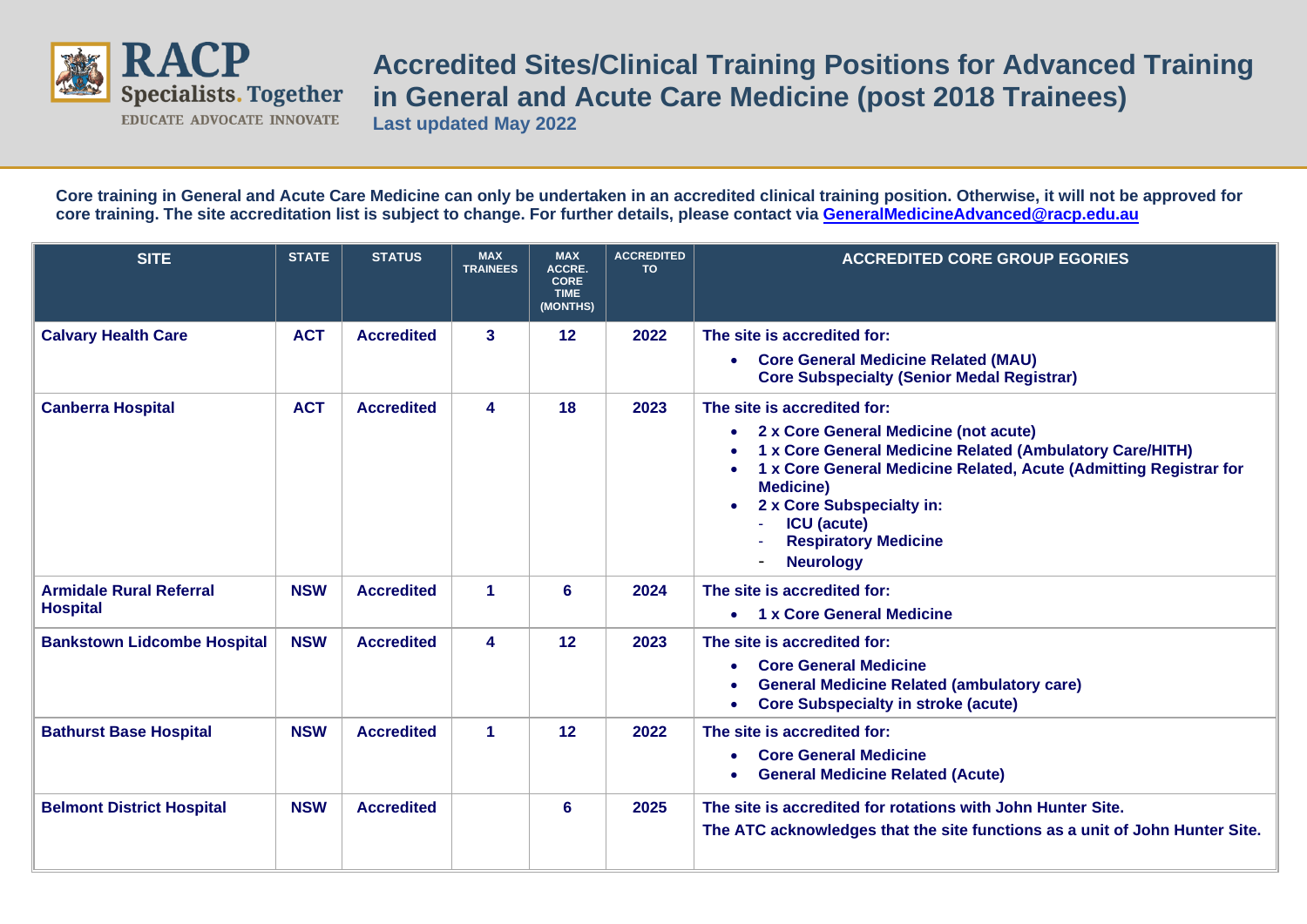| <b>SITE</b>                                                      | <b>STATE</b> | <b>STATUS</b>      | <b>MAX</b><br><b>TRAINEES</b> | <b>MAX</b><br><b>ACCRE.</b><br><b>CORE</b><br><b>TIME</b><br>(MONTHS) | <b>ACCREDITED</b><br>TO. | <b>ACCREDITED CORE GROUP EGORIES</b>                                                                                                                                                                                                                                                                                                                                   |
|------------------------------------------------------------------|--------------|--------------------|-------------------------------|-----------------------------------------------------------------------|--------------------------|------------------------------------------------------------------------------------------------------------------------------------------------------------------------------------------------------------------------------------------------------------------------------------------------------------------------------------------------------------------------|
| <b>Blacktown/Mt Druitt Hospital</b>                              | <b>NSW</b>   | <b>Conditional</b> | 4                             | 12                                                                    | 2022                     | The site is conditionally accredited for:<br>• Core General Medicine Related (acute medical unit at Blacktown<br>Site, post-acute care/ward 1B role at Mt Druitt Site and ortho-<br>geriatrics)<br>Core subspecialty (palliative care, geriatrics, respiratory, rotations in<br>cardiology and ICU may be possible depending on trainee needs)                         |
| <b>Blue Mountains District</b><br><b>ANZAC Memorial Hospital</b> | <b>NSW</b>   | <b>Accredited</b>  | 1                             | 6                                                                     | 2023                     | The site is accredited for 6 Months Core General Medicine Related (not<br>acute).                                                                                                                                                                                                                                                                                      |
| <b>Broken Hill Base Hospital</b>                                 | <b>NSW</b>   | <b>Accredited</b>  | 1                             | 6                                                                     | 2022                     | The site is accredited for core-training.                                                                                                                                                                                                                                                                                                                              |
| <b>Calvary Mater Newcastle</b>                                   | <b>NSW</b>   | <b>Accredited</b>  | 4                             | 24                                                                    | 2026                     | The site is accredited for:<br><b>Core General Medicine (not acute)</b><br><b>General Medicine-Related (acute)</b><br><b>Core Subspecialty in</b><br><b>Cardiology (high acuity)</b><br><b>Infectious Disease</b><br><b>Respiratory Medicine</b><br><b>Geriatrics</b><br><b>Palliative Care</b><br>NB availability of core subspecialty roles varies from year to year |
| <b>Canterbury Hospital</b>                                       | <b>NSW</b>   | <b>Provisional</b> | 1                             | 6                                                                     | 2022                     | This site is provisionally accredited for:<br><b>Core General Medicine</b><br><b>General Medicine Related (acute)</b><br>$\bullet$                                                                                                                                                                                                                                     |
| <b>Camden Hospital/</b><br><b>Campbelltown Hospital</b>          | <b>NSW</b>   | <b>Accredited</b>  |                               | 18                                                                    | 2022                     | The site is accredited for:<br><b>Core General Medicine</b><br>Core General Medicine Related (Obstetric Medicine) at<br><b>Campbelltown Hospital</b><br>Core subspecialty in a variety of subspecialties available at the sites.                                                                                                                                       |
| <b>Coffs Harbour Health Campus</b>                               | <b>NSW</b>   | <b>Accredited</b>  | 4                             | 12                                                                    | 2022                     | The site is accredited for:<br><b>Core-General Medicine</b><br><b>Core-General Medicine Related (acute).</b>                                                                                                                                                                                                                                                           |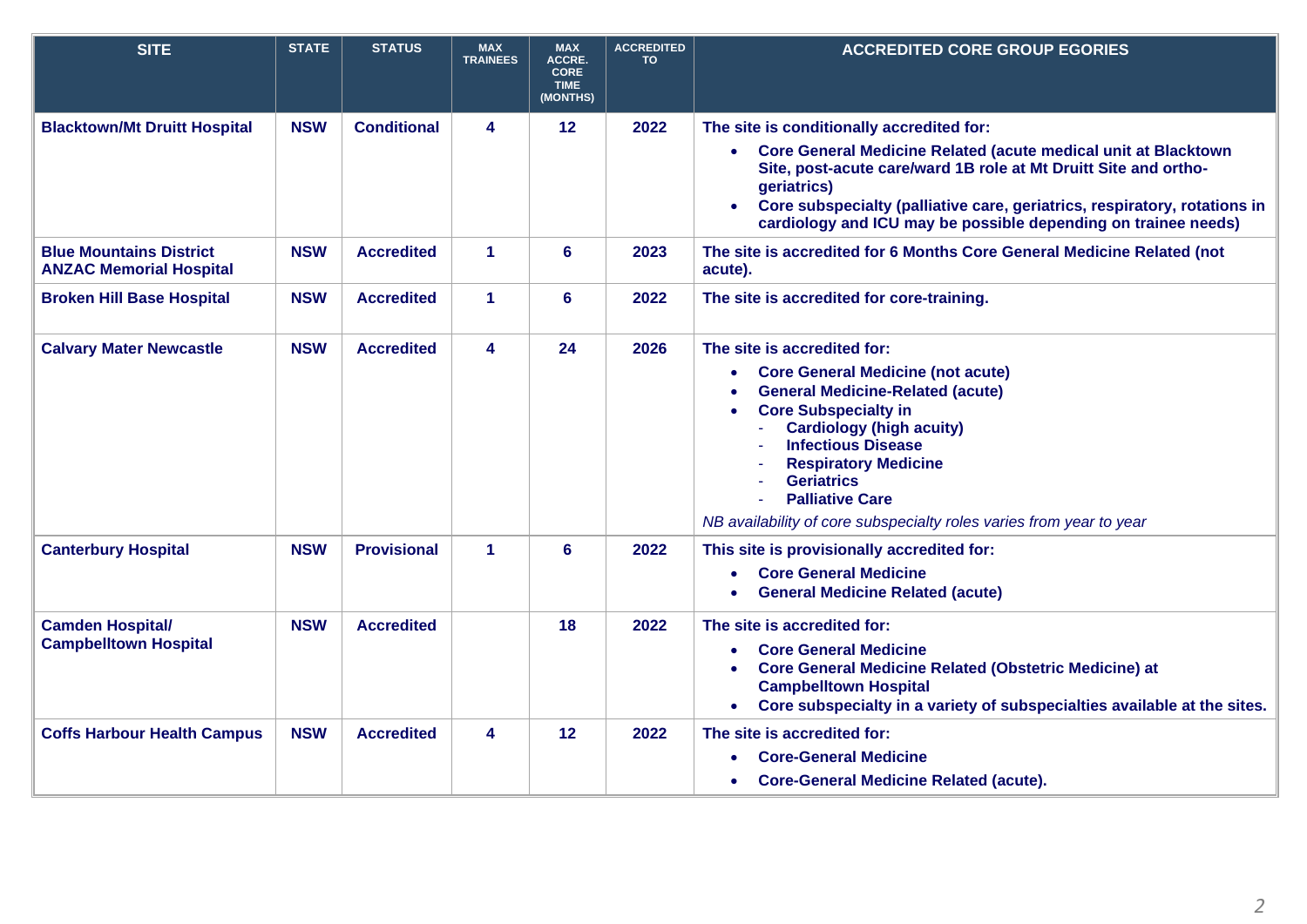| <b>SITE</b>                                                                            | <b>STATE</b> | <b>STATUS</b>      | <b>MAX</b><br><b>TRAINEES</b> | <b>MAX</b><br><b>ACCRE.</b><br><b>CORE</b> | <b>ACCREDITED</b><br>TO | <b>ACCREDITED CORE GROUP EGORIES</b>                                                                                                                                                                                                                                                                         |
|----------------------------------------------------------------------------------------|--------------|--------------------|-------------------------------|--------------------------------------------|-------------------------|--------------------------------------------------------------------------------------------------------------------------------------------------------------------------------------------------------------------------------------------------------------------------------------------------------------|
|                                                                                        |              |                    |                               | <b>TIME</b><br>(MONTHS)                    |                         |                                                                                                                                                                                                                                                                                                              |
| <b>Dubbo Base Hospital</b>                                                             | <b>NSW</b>   | <b>Accredited</b>  | 4                             | 12                                         | 2024                    | The site is accredited for:<br><b>Core General Medicine</b><br><b>Core General Medicine Related (Acute)</b><br><b>Core General Medicine Related for role in research/outpatients</b><br><b>Core Subspecialty in ICU</b><br>٠                                                                                 |
| <b>Gosford Hospital (in a network</b><br>with Wyong Hospital)                          | <b>NSW</b>   | <b>Provisional</b> | 4                             | 24                                         | 2023                    | The site is provisionally accredited for:<br>• Core Subspecialty<br>Core subspecialties across the network may include ICU (high acuity), Palliative<br>Care, Respiratory, Geriatrics and Cardiology.                                                                                                        |
| <b>Griffith Base Hospital</b><br>In network with Albury and<br><b>Griffith Network</b> | <b>NSW</b>   | <b>Accredited</b>  | $\mathbf{2}$                  | 12                                         | 2024                    | The site is accredited for:<br>• Core General Medicine<br><b>Core General Medicine Related (ICU Critical Care)</b>                                                                                                                                                                                           |
| <b>Hawkesbury District Health</b><br>Service - St John of God                          | <b>NSW</b>   | <b>Accredited</b>  | $\mathbf{2}$                  | 12                                         | 2023                    | The site is accredited for:<br><b>Core General Medicine</b><br>$\bullet$<br><b>Core General Medicine Related (Acute) for High Dependency Unit</b><br>$\bullet$<br>There may be consideration for a further general medicine/cardiology position,<br>eligible for 6 months General Medicine Related approval. |
| Hornsby Ku-ring-gai Hospital                                                           | <b>NSW</b>   | <b>Conditional</b> | 1                             | 12                                         | 2022                    | This site is conditionally accredited for:<br><b>Core General Medicine</b><br>Core General Medicine Related, acute - MAU Role                                                                                                                                                                                |
| <b>Illawarra Health &amp; Medical</b><br><b>Research Institute</b>                     | <b>NSW</b>   | <b>Accredited</b>  | 1                             | 6                                          | 2022                    | The site is conditionally accredited for 6 months Group C core training.                                                                                                                                                                                                                                     |
| <b>John Hunter Hospital</b><br><b>Newcastle</b>                                        | <b>NSW</b>   | <b>Accredited</b>  | 4                             | 24                                         | 2025                    | The site is accredited for:<br><b>Core General Medicine</b><br>Core General Medicine-related, acute in MAU<br><b>Core subspecialty</b><br><b>Endocrinology</b><br><b>Respiratory Medicine</b><br><b>Infectious Diseases</b><br><b>Neurology</b><br><b>ICU</b>                                                |
| <b>Liverpool Hospital</b>                                                              | <b>NSW</b>   | <b>Accredited</b>  | 3                             | 18                                         | 2026                    | The site is accredited for:<br>• Core General Medicine (not acute)<br><b>Core General Medicine Related (acute) in Acute Medical Unit</b><br>$\bullet$                                                                                                                                                        |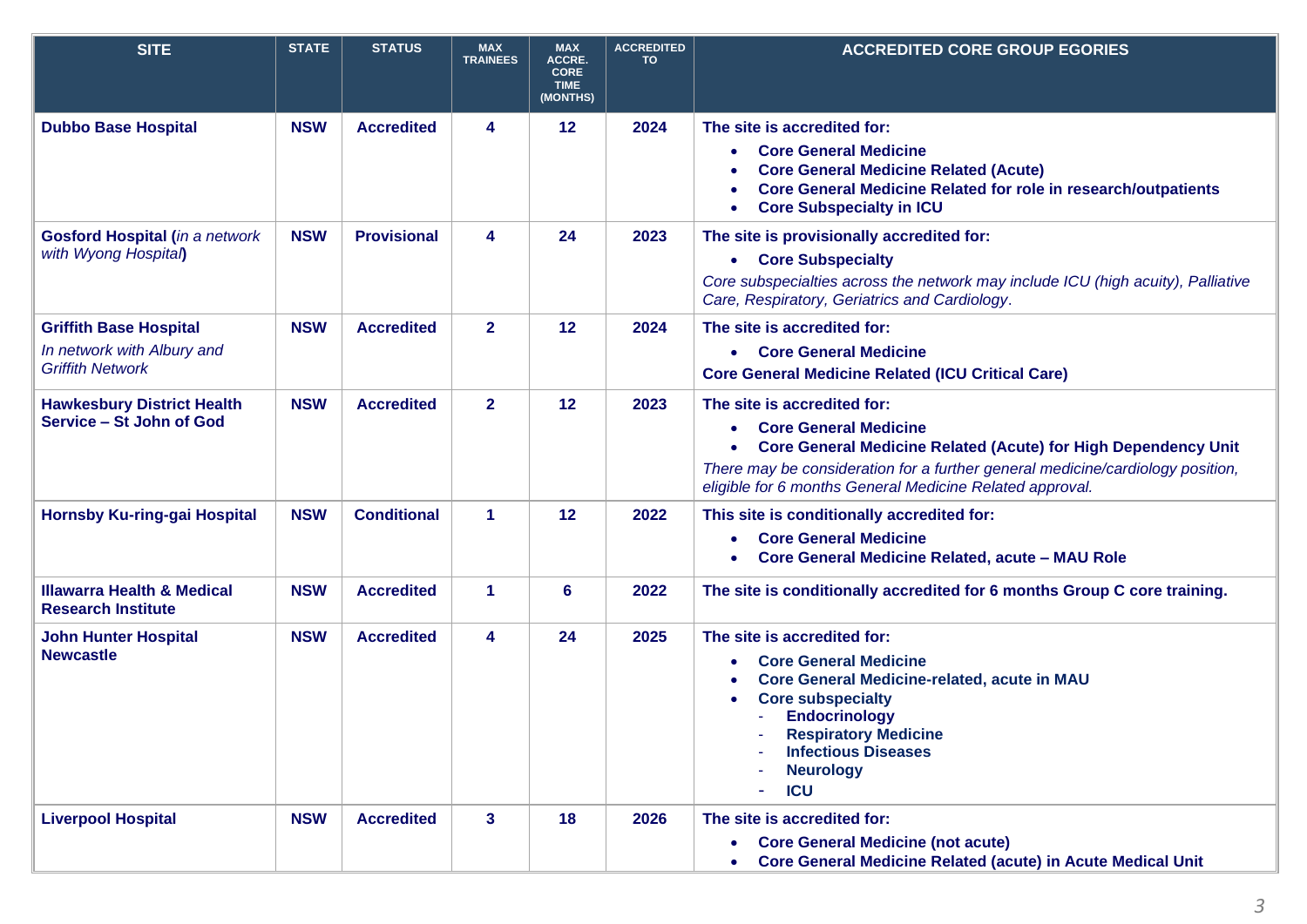| <b>SITE</b>                                                                                | <b>STATE</b> | <b>STATUS</b>      | <b>MAX</b><br><b>TRAINEES</b> | <b>MAX</b><br><b>ACCRE.</b><br><b>CORE</b><br><b>TIME</b><br>(MONTHS) | <b>ACCREDITED</b><br><b>TO</b> | <b>ACCREDITED CORE GROUP EGORIES</b>                                                                                                                                                                                                                                                                                    |
|--------------------------------------------------------------------------------------------|--------------|--------------------|-------------------------------|-----------------------------------------------------------------------|--------------------------------|-------------------------------------------------------------------------------------------------------------------------------------------------------------------------------------------------------------------------------------------------------------------------------------------------------------------------|
|                                                                                            |              |                    |                               |                                                                       |                                | Core subspecialty position will be assessed based on Training<br>Application on an individual basis.                                                                                                                                                                                                                    |
| <b>Liverpool Hospital (SOMANZ)</b>                                                         | <b>NSW</b>   | <b>Accredited</b>  | 1                             | 6                                                                     | 2025                           | The site is accredited for 6 months General Medicine Related for obstetric<br>medicine. Any training time spend over six months will be approved for non-<br>core training.<br>6 months obstetric medicine training would be accredited towards<br><b>SOMANZ's certification.</b>                                       |
| <b>Maitland Hospital</b>                                                                   | <b>NSW</b>   | <b>Accredited</b>  | 1                             | 6                                                                     | 2024                           | The site is accredited for Core General Medicine Related (acute).<br>This site is part of a network with the Calvary Mater Site where the Core<br>subspecialty and core General Medicine rotations are available for trainees.                                                                                          |
| <b>Manning Rural Referral</b><br><b>Hospital</b><br><b>Formerly Manning River District</b> | <b>NSW</b>   | <b>Accredited</b>  | $\overline{2}$                | 6                                                                     | 2022                           | The site is accredited for:<br><b>Core General Medicine</b><br><b>Core Subspecialty</b>                                                                                                                                                                                                                                 |
| <b>Nepean Hospital</b>                                                                     | <b>NSW</b>   | <b>Accredited</b>  | $\overline{2}$                | 12                                                                    | 2023                           | This site is accredited for:<br><b>Core General Medicine Related (HITH)</b><br><b>Core Subspecialty in</b><br><b>Infectious Diseases</b><br><b>Rheumatology</b>                                                                                                                                                         |
| <b>Northern Beaches District</b><br><b>Health</b>                                          | <b>NSW</b>   | <b>Conditional</b> | $\mathbf{2}$                  | 6                                                                     | 2022                           | The site is conditionally accredited for:<br>1 x General Medicine Related (Rheumatology)<br>$\bullet$<br>1 x 6 months Core subspecialty in an ID/Endocrinology role                                                                                                                                                     |
| <b>North Shore Private Hospital</b>                                                        | <b>NSW</b>   | <b>Accredited</b>  | 1                             | 6                                                                     | 2026                           | The site is accredited for 6 months Core Subspecialty (Cardiology) (Cat B<br>not acute)                                                                                                                                                                                                                                 |
| <b>Orange Health Service</b>                                                               | <b>NSW</b>   | <b>Accredited</b>  | $\mathbf{2}$                  | 24                                                                    | 2024                           | The site is accredited for:<br><b>Core General Medicine (high acuity)</b><br><b>Core General Medicine-Related for Orthogeriatrics/Geriatrics</b><br><b>Core Subspecialties:</b><br><b>Cardiology</b><br><b>Haematology</b><br><b>ICU</b> (high acuity)<br><b>Medical Oncology</b><br><b>Renal</b><br><b>Respiratory</b> |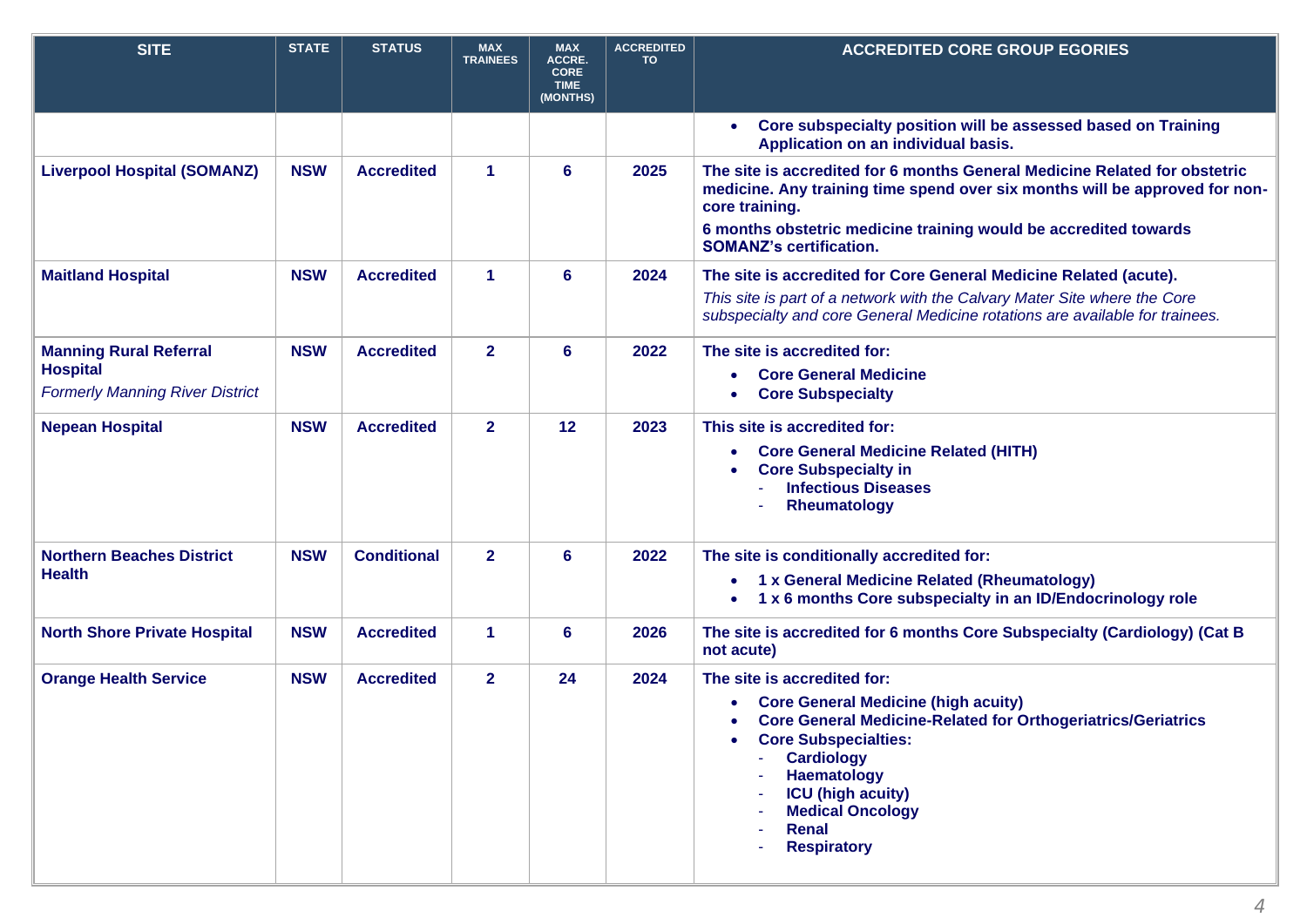| <b>SITE</b>                                                                                      | <b>STATE</b> | <b>STATUS</b>      | <b>MAX</b><br><b>TRAINEES</b> | <b>MAX</b><br><b>ACCRE.</b><br><b>CORE</b><br><b>TIME</b><br>(MONTHS) | <b>ACCREDITED</b><br>то | <b>ACCREDITED CORE GROUP EGORIES</b>                                                                                                                                                            |
|--------------------------------------------------------------------------------------------------|--------------|--------------------|-------------------------------|-----------------------------------------------------------------------|-------------------------|-------------------------------------------------------------------------------------------------------------------------------------------------------------------------------------------------|
| <b>Port Macquarie Base Hospital</b><br>including Kempsey Hospital<br>In network with John Hunter | <b>NSW</b>   | <b>Accredited</b>  | 3                             | 12                                                                    | 2025                    | Port Macquarie Hospital is accredited for maximum three trainees in the<br>following core training positions:                                                                                   |
| Hospital                                                                                         |              |                    |                               |                                                                       |                         | Core General Medicine-Related, acute in MAU<br><b>Core Subspecialty in:</b>                                                                                                                     |
|                                                                                                  |              |                    |                               |                                                                       |                         | Geriatrics, not acute (this role includes combined<br>Orthogeriatric/Stroke/Sub-acute care)                                                                                                     |
|                                                                                                  |              |                    |                               |                                                                       |                         | <b>Infectious Diseases.</b>                                                                                                                                                                     |
|                                                                                                  |              |                    |                               |                                                                       |                         | Kempsey Hospital is accredited for maximum one trainee for six months<br>Core General medicine, acute.                                                                                          |
|                                                                                                  |              |                    |                               |                                                                       |                         | NB Trainee may complete a maximum of 24 months training across this network<br>with at least 12 months of core training undertaken at a site other than Port<br>Macquarie and Kempsey Hospital. |
| <b>Royal North Shore Hospital</b>                                                                | <b>NSW</b>   | <b>Accredited</b>  | 3                             | 12                                                                    | 2026                    | The site is accredited for:                                                                                                                                                                     |
|                                                                                                  |              |                    |                               |                                                                       |                         | <b>Core General Medicine</b><br>٠                                                                                                                                                               |
|                                                                                                  |              |                    |                               |                                                                       |                         | Core General Medicine Related, acute in AAU                                                                                                                                                     |
| <b>Royal Hospital for Women</b><br>(SOMANZ)                                                      | <b>NSW</b>   | <b>Provisional</b> | 1                             | 6                                                                     | 2024                    | This site is provisionally accredited for 6 months core General Medicine-<br>Related (obstetric medicine) which would also be accredited towards<br><b>SOMANZ's certification.</b>              |
| <b>Ryde Hospital</b>                                                                             | <b>NSW</b>   | <b>Accredited</b>  | $\mathbf{2}$                  | 12                                                                    | 2023                    | The site is conditionally accredited for:                                                                                                                                                       |
|                                                                                                  |              |                    |                               |                                                                       |                         | <b>Core General Medicine</b>                                                                                                                                                                    |
|                                                                                                  |              |                    |                               |                                                                       |                         | <b>Core General Medicine-related</b>                                                                                                                                                            |
|                                                                                                  |              |                    |                               |                                                                       |                         | <b>Orthogeriatric OR</b><br>Ξ.                                                                                                                                                                  |
|                                                                                                  |              |                    |                               |                                                                       |                         | <b>Core Subspecialty:</b>                                                                                                                                                                       |
|                                                                                                  |              |                    |                               |                                                                       |                         | Geriatrics (approval based on individual trainee application)<br>Ξ.                                                                                                                             |
| <b>Shellharbour Hospital</b>                                                                     | <b>NSW</b>   | <b>Accredited</b>  | 1                             | 6                                                                     | 2025                    | The site is accredited for 6 months Core General Medicine (acute).                                                                                                                              |
|                                                                                                  |              |                    |                               |                                                                       |                         | This site is in a network with Wollongong and Shoalhaven Sites.                                                                                                                                 |
| <b>Shoalhaven Hospital</b>                                                                       | <b>NSW</b>   | <b>Accredited</b>  | 1                             | 6                                                                     | 2025                    | The site is accredited for 6 months Core General Medicine (acute).                                                                                                                              |
|                                                                                                  |              |                    |                               |                                                                       |                         | This site is in a network with Wollongong and Shoalhaven Sites.                                                                                                                                 |
| <b>St George Hospital (Private)</b>                                                              | <b>NSW</b>   | <b>Accredited</b>  | $\blacktriangleleft$          | 6                                                                     | 2026                    | This site is accredited for Core General Medicine (not high acuity)                                                                                                                             |
| <b>St George Hospital (Public)</b>                                                               | <b>NSW</b>   | <b>Accredited</b>  | $\mathbf{3}$                  | 12                                                                    | 2026                    | The site is accredited for:                                                                                                                                                                     |
|                                                                                                  |              |                    |                               |                                                                       |                         | <b>Core General Medicine (not acute)</b><br>$\bullet$<br><b>General Medicine Unit</b>                                                                                                           |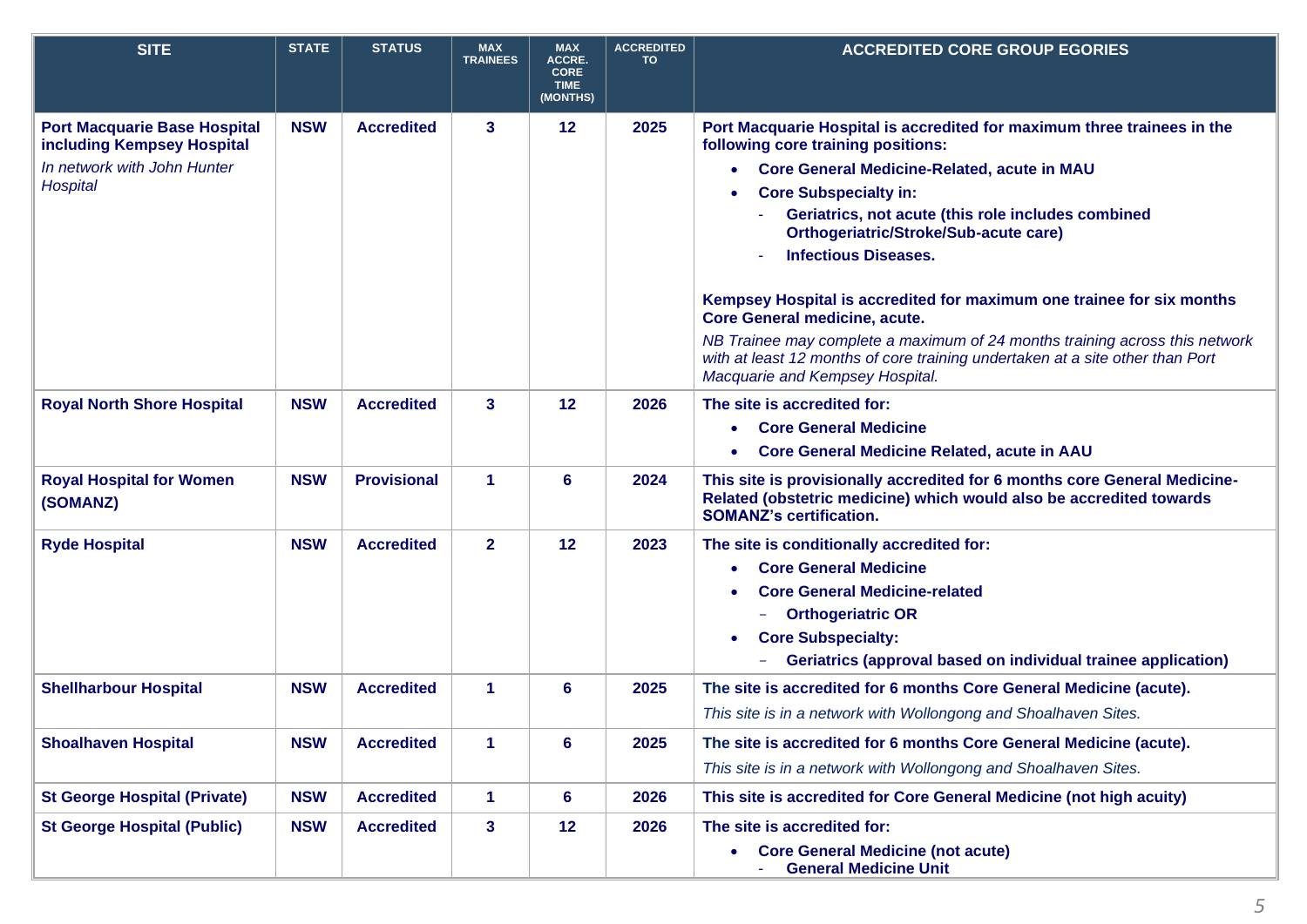| <b>SITE</b>                                       | <b>STATE</b> | <b>STATUS</b>      | <b>MAX</b><br><b>TRAINEES</b> | <b>MAX</b><br>ACCRE.<br><b>CORE</b><br><b>TIME</b><br>(MONTHS) | <b>ACCREDITED</b><br><b>TO</b> | <b>ACCREDITED CORE GROUP EGORIES</b>                                                                                                                                                                                                                                                                                                                                                                                                                                                                                 |
|---------------------------------------------------|--------------|--------------------|-------------------------------|----------------------------------------------------------------|--------------------------------|----------------------------------------------------------------------------------------------------------------------------------------------------------------------------------------------------------------------------------------------------------------------------------------------------------------------------------------------------------------------------------------------------------------------------------------------------------------------------------------------------------------------|
|                                                   |              |                    |                               |                                                                |                                | <b>Core General Medicine Related:</b><br><b>Medical Assessment Unit (high acuity)</b><br><b>Peri-operative Medicine</b>                                                                                                                                                                                                                                                                                                                                                                                              |
| <b>St Vincent's Hospital Sydney</b>               | <b>NSW</b>   | <b>Accredited</b>  | $\mathbf{1}$                  | 6                                                              | 2024                           | The site is accredited for a Core Subspecialty Role in Thoracic Medicine.                                                                                                                                                                                                                                                                                                                                                                                                                                            |
| <b>Sutherland Hospital</b>                        | <b>NSW</b>   | <b>Provisional</b> | $\blacktriangleleft$          | 6                                                              | 2022                           | This site is provisionally accredited for 6 months Core General Medicine<br>(not high acuity).                                                                                                                                                                                                                                                                                                                                                                                                                       |
| <b>Sydney Adventist Hospital</b>                  | <b>NSW</b>   | <b>Provisional</b> | $\mathbf{3}$                  | 18                                                             | 2022                           | The site is accredited for:<br><b>Core General Medicine (not high acuity)</b><br><b>Core Subspecialty in the following:</b><br>$\bullet$<br><b>Nephrology</b><br><b>Respiratory Medicine</b>                                                                                                                                                                                                                                                                                                                         |
| <b>Tamworth Rural Referral</b><br><b>Hospital</b> | <b>NSW</b>   | <b>Accredited</b>  | $\mathbf{3}$                  | 24                                                             | 2023                           | The site is accredited for:<br>6 months Core General Medicine, acute.<br>Maximum 2 C-GM roles are allowed at the same time<br>Core General Medicine Related, acute in role of Emergency<br><b>Department Liaison</b><br>Core subspecialty in the following:<br><b>Endocrinology</b><br><b>ICU</b> (acute)<br><b>Medical Oncology</b><br><b>Nephrology</b><br><b>Neurology</b><br><b>Rehabilitation Medicine</b><br><b>Respiratory Medicine</b><br>Rheumatology                                                       |
| <b>Wollongong Hospital</b>                        | <b>NSW</b>   | <b>Accredited</b>  | 4                             | 12                                                             | 2025                           | This site is accredited for:<br>1 x 6 months Core General Medicine (acute)<br>3 x Core subspecialty in the following:<br><b>Neurology</b><br>Gastroenterology/Hepatology<br><b>Respiratory and Sleep Medicine</b><br>Core subspecialty positions are variably available each year in<br>ID, Intensive Care, Aged Care, Palliative Medicine and Medical<br>Oncology - these will be considered on a case-by-case basis.<br>This site is in a network with Shoalhaven District Memorial Site and Shellharbour<br>Site. |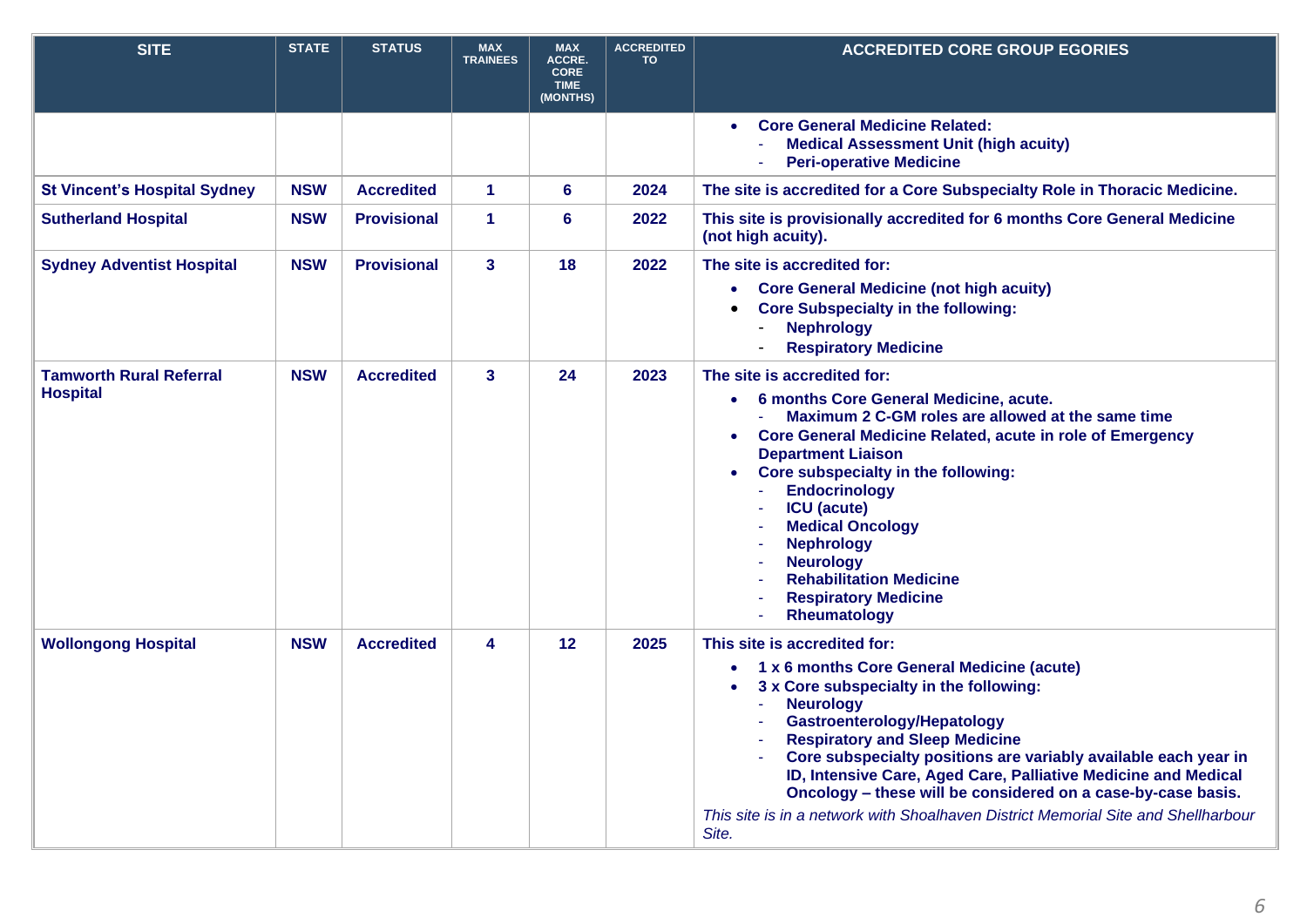| <b>SITE</b>                                               | <b>STATE</b> | <b>STATUS</b>      | <b>MAX</b><br><b>TRAINEES</b> | <b>MAX</b><br><b>ACCRE.</b><br><b>CORE</b><br><b>TIME</b><br>(MONTHS) | <b>ACCREDITED</b><br>TO | <b>ACCREDITED CORE GROUP EGORIES</b>                                                                                                                                                                                                                                                                                                                                                                                                                       |
|-----------------------------------------------------------|--------------|--------------------|-------------------------------|-----------------------------------------------------------------------|-------------------------|------------------------------------------------------------------------------------------------------------------------------------------------------------------------------------------------------------------------------------------------------------------------------------------------------------------------------------------------------------------------------------------------------------------------------------------------------------|
| <b>Wyong Hospital</b><br>In network with Gosford Hospital | <b>NSW</b>   | <b>Provisional</b> | 4                             | 24                                                                    | 2023                    | This site is in a network with Gosford Site (NB Maximum 4 ATs across the<br>network; Maximum 24 months core training across the network).<br>The site is provisionally accredited for:<br><b>Core General Medicine</b><br><b>Core General Medicine Related (MAU, acute)</b><br><b>Core Subspecialty.</b><br>Core subspecialties across the network may include ICU (high acuity),<br><b>Palliative Care, Respiratory, Geriatrics and Cardiology.mackay</b> |
| <b>Alice Springs Hospital</b>                             | <b>NT</b>    | <b>Accredited</b>  | 4                             | 18                                                                    | 2025                    | The site is accredited for:<br>2 x 6 months Core General Medicine<br><b>Core Subspecialty in the following:</b><br><b>Cardiology</b><br><b>Endocrinology</b><br><b>Nephrology</b><br><b>Palliative Medicine</b>                                                                                                                                                                                                                                            |
| <b>Katherine Hospital</b>                                 | <b>NT</b>    | <b>Accredited</b>  | 1                             | 12                                                                    | 2022                    | The site is accredited for:<br><b>Core General Medicine</b><br><b>General Medicine Related (Acute).</b><br>$\bullet$<br>A trainee who will undertake 12 months of core-training at Katherine must ensure<br>that they secure genuine subspecialty rotations in a tertiary site within their<br>training program.                                                                                                                                           |
| <b>Palmerston Regional Hospital</b>                       | <b>NT</b>    | <b>Accredited</b>  | 1                             | 6                                                                     | 2025                    | The site is accredited for 6 months of Core General Medicine Training, not<br>acute.                                                                                                                                                                                                                                                                                                                                                                       |
| <b>Royal Darwin Hospital</b>                              | <b>NT</b>    | <b>Accredited</b>  | 8                             | 12                                                                    | 2022                    | The site is accredited for:<br><b>Core General Medicine</b><br><b>Core General Medicine Related (Acute).</b><br>This also covers temporary approval for Palmerston Regional Site for the 2018<br>training year only. Additional rotations can potentially be counted towards core<br>subspecialty training                                                                                                                                                 |
| <b>Caboolture Hospital</b>                                | <b>QLD</b>   | <b>Accredited</b>  | 4                             | 12                                                                    | 2024                    | The site is accredited for:<br><b>Core General Medicine</b><br>1 x Core General Medicine Related (Acute).<br><b>Core General Medicine Related</b><br><b>Senior Registrar</b><br><b>Core Subspecialty in the following:</b><br><b>Cardiology (not high acuity)</b>                                                                                                                                                                                          |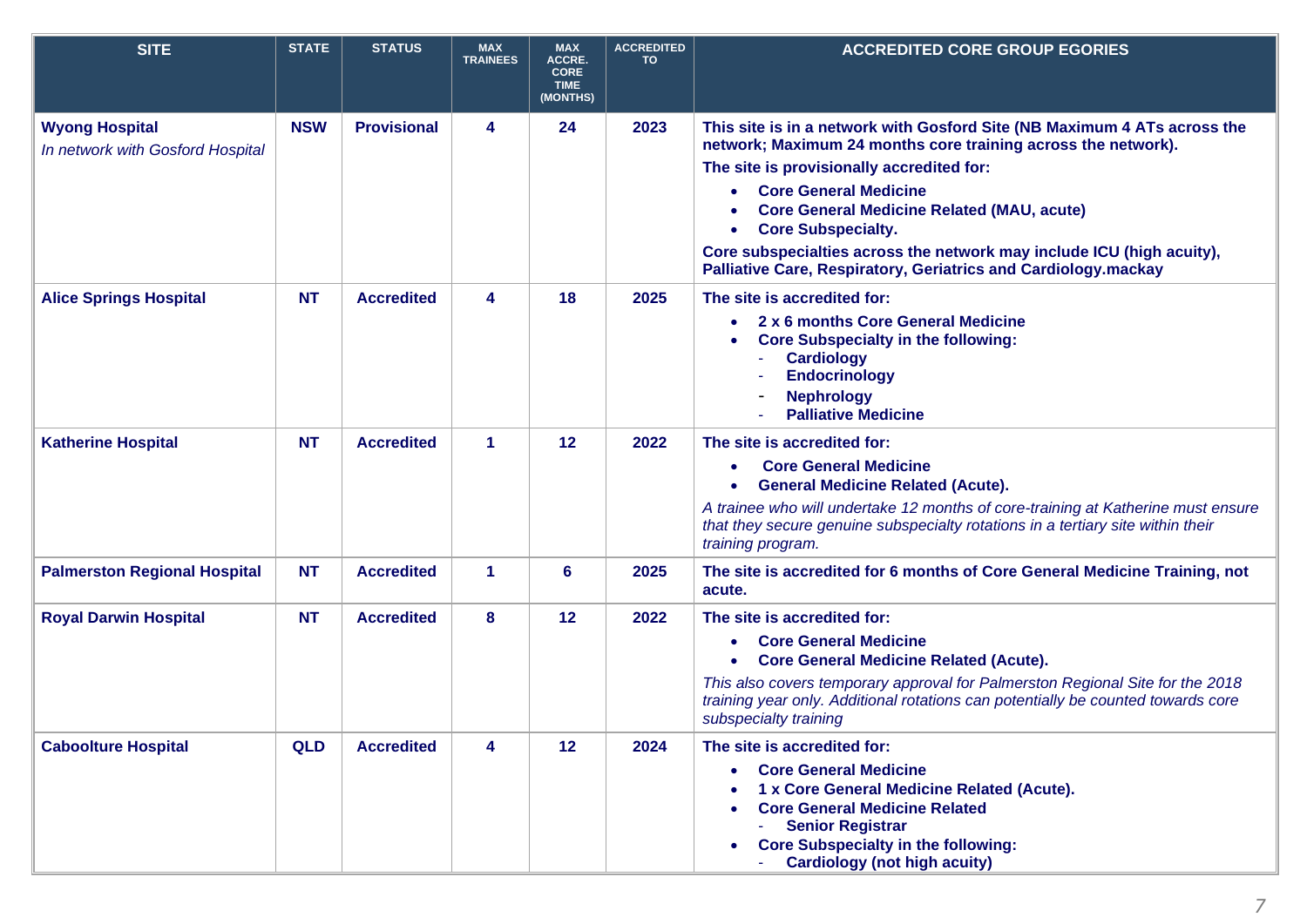| <b>SITE</b>                                                                         | <b>STATE</b> | <b>STATUS</b>      | <b>MAX</b><br><b>TRAINEES</b> | <b>MAX</b><br>ACCRE.<br><b>CORE</b><br><b>TIME</b><br>(MONTHS) | <b>ACCREDITED</b><br>TO | <b>ACCREDITED CORE GROUP EGORIES</b>                                                                                                                                                                                                                                                                                                                                                                                                                                                                                                                                                                                                                                                                                                                                                          |
|-------------------------------------------------------------------------------------|--------------|--------------------|-------------------------------|----------------------------------------------------------------|-------------------------|-----------------------------------------------------------------------------------------------------------------------------------------------------------------------------------------------------------------------------------------------------------------------------------------------------------------------------------------------------------------------------------------------------------------------------------------------------------------------------------------------------------------------------------------------------------------------------------------------------------------------------------------------------------------------------------------------------------------------------------------------------------------------------------------------|
|                                                                                     |              |                    |                               |                                                                |                         | <b>Endocrinology</b><br><b>Geriatrics</b><br><b>Stroke (not high acuity)</b>                                                                                                                                                                                                                                                                                                                                                                                                                                                                                                                                                                                                                                                                                                                  |
| <b>Cairns Base Hospital</b>                                                         | <b>QLD</b>   | <b>Accredited</b>  | 13                            | 24                                                             | 2024                    | The site is accredited for:<br>1 x Core General Medicine<br>5 x Core General Medicine Related for the following position:<br><b>Acute Medical registrar (acute)</b><br>$\circ$<br><b>Chief Medical Registrar</b><br>$\circ$<br><b>Medical Education Registrar</b><br>$\circ$<br><b>Outreach</b><br>$\circ$<br><b>Core Subspecialties in the following:</b><br><b>Cardiology (non-acute)</b><br>$\circ$<br><b>Endocrinology</b><br>$\circ$<br>Gastroenterology<br>$\circ$<br><b>Haematology</b><br>$\circ$<br><b>Infectious Diseases</b><br>$\circ$<br><b>Medical Oncology</b><br>$\circ$<br><b>Nephrology</b><br>$\circ$<br><b>Neurology/Stroke (non-acute)</b><br>$\circ$<br><b>Palliative Care</b><br>$\circ$<br><b>Respiratory/Thoracic Medicine</b><br>$\circ$<br>Rheumatology<br>$\circ$ |
| <b>Cairns Base Hospital</b><br>(SOMANZ)                                             | <b>QLD</b>   | <b>Conditional</b> | $\blacktriangleleft$          | 6                                                              | 2022                    | The site is accredited for 6 months Core General Medicine Related training<br>for Obstetric Medicine. Any training time spend over six months will be<br>approved for non-core training.<br>6 months obstetric medicine training would be accredited towards<br><b>SOMANZ's certification.</b>                                                                                                                                                                                                                                                                                                                                                                                                                                                                                                |
| <b>Gold Coast University</b><br><b>Hospital</b><br><b>Including Robina Hospital</b> | <b>QLD</b>   | <b>Accredited</b>  | $\overline{7}$                | 24                                                             | 2024                    | The site is accredited for:<br><b>Core General Medicine</b><br><b>Core General Medicine Related (Acute)</b><br><b>Core Subspecialty</b><br>This includes Gold Coast Hospital & Health Service and Robina Hospital                                                                                                                                                                                                                                                                                                                                                                                                                                                                                                                                                                             |
| <b>Greenslopes Private Hospital</b>                                                 | QLD          | <b>Provisional</b> | 4                             | 12                                                             | 2022                    | This site is provisionally accredited for:<br>2 x 6 months Core General Medicine (not acute)<br><b>6 months Core Subspecialty in:</b><br><b>Nephrology</b><br><b>Respiratory (not acute)</b>                                                                                                                                                                                                                                                                                                                                                                                                                                                                                                                                                                                                  |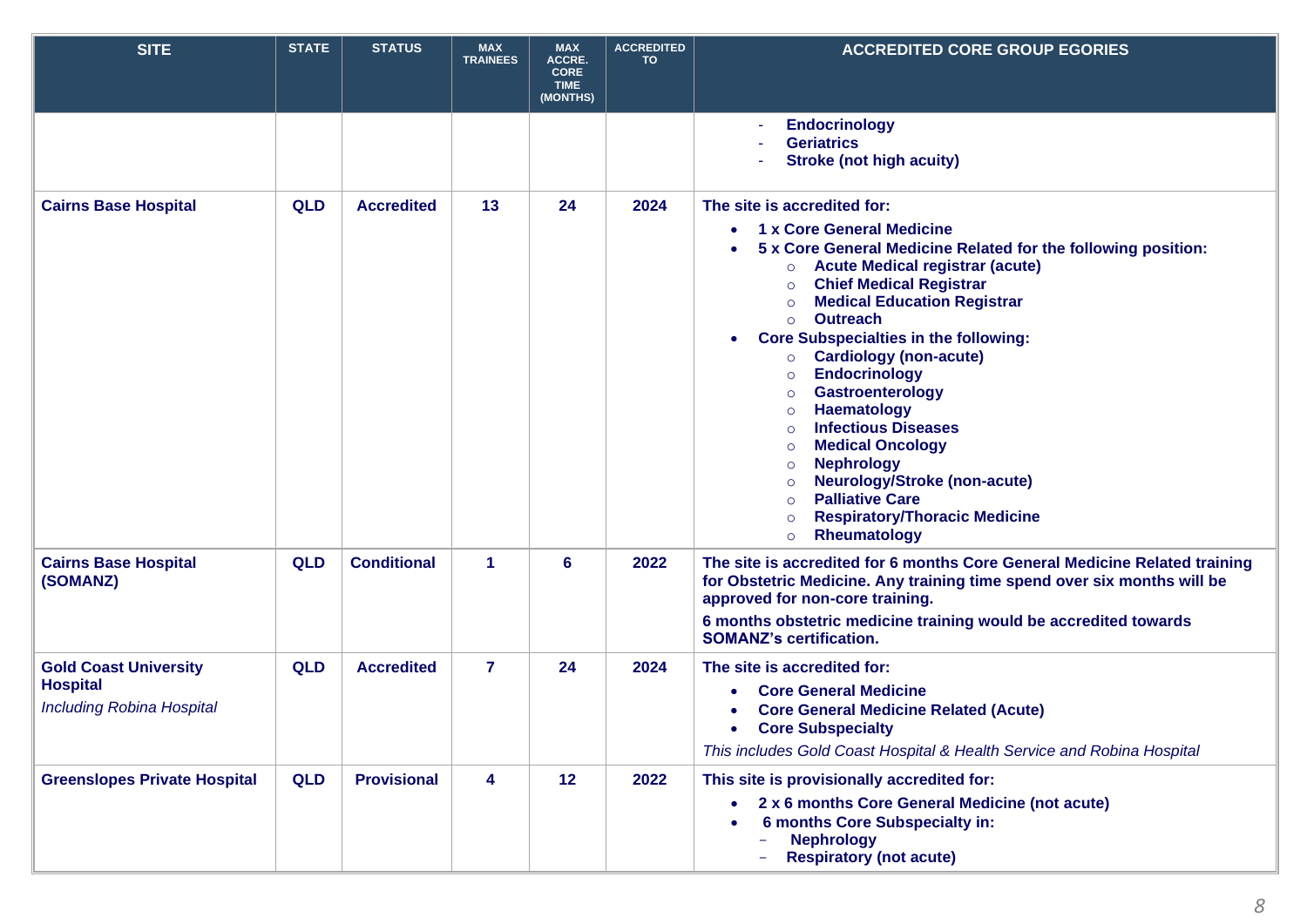| <b>SITE</b>                 | <b>STATE</b> | <b>STATUS</b>     | <b>MAX</b><br><b>TRAINEES</b> | <b>MAX</b><br>ACCRE.<br><b>CORE</b><br><b>TIME</b><br>(MONTHS) | <b>ACCREDITED</b><br>TO | <b>ACCREDITED CORE GROUP EGORIES</b>                                                                                                                                                                                                                                                                                                                                                                                                                                                       |
|-----------------------------|--------------|-------------------|-------------------------------|----------------------------------------------------------------|-------------------------|--------------------------------------------------------------------------------------------------------------------------------------------------------------------------------------------------------------------------------------------------------------------------------------------------------------------------------------------------------------------------------------------------------------------------------------------------------------------------------------------|
|                             |              |                   |                               |                                                                |                         | Approval for other Core Subspecialty will be assessed on Training<br>Application on an individual basis                                                                                                                                                                                                                                                                                                                                                                                    |
| <b>Ipswich Hospital</b>     | <b>QLD</b>   | <b>Accredited</b> | $\overline{7}$                | 24                                                             | 2024                    | The site is accredited for:<br><b>Core General Medicine</b><br>Core General Medicine Related, acute in Acute Medical Unit/MASPER<br>role<br><b>Core Subspecialty in the following:</b><br>$\bullet$<br><b>Cardiology CCU (acute)</b><br><b>Community Geriatrics</b><br><b>Endocrinology</b><br><b>Infectious Diseases</b><br><b>Nephrology</b><br><b>Oncology</b><br><b>Palliative Medicine</b><br><b>Respiratory Medicine</b>                                                             |
| <b>Logan Hospital</b>       | <b>QLD</b>   | <b>Accredited</b> | $\overline{7}$                | 24                                                             | 2025                    | The site is accredited for:<br><b>Core General Medicine</b><br>$\bullet$<br><b>Core General Medicine Related in the following roles:</b><br><b>Chief/Senior Medical Registrar</b><br><b>Peri-operative Medicine</b><br><b>MAPU</b> (acute)<br><b>Core Subspecialty in the following:</b><br>$\bullet$<br><b>ICU</b> (acute)<br><b>Cardiology</b><br><b>Geriatrics</b><br><b>Infectious Disease</b><br><b>Nephrology</b><br><b>Palliative Care</b><br><b>Respiratory and Sleep Medicine</b> |
| <b>Mackay Base Hospital</b> | <b>QLD</b>   | <b>Accredited</b> | 4                             | $6\phantom{a}$                                                 | 2022                    | The site is accredited for:<br><b>Core General Medicine</b><br><b>Core Subspecialty in the following:</b><br>$\bullet$<br><b>Cardiology</b><br>ä,<br><b>Nephrology</b><br><b>Medical Oncology</b>                                                                                                                                                                                                                                                                                          |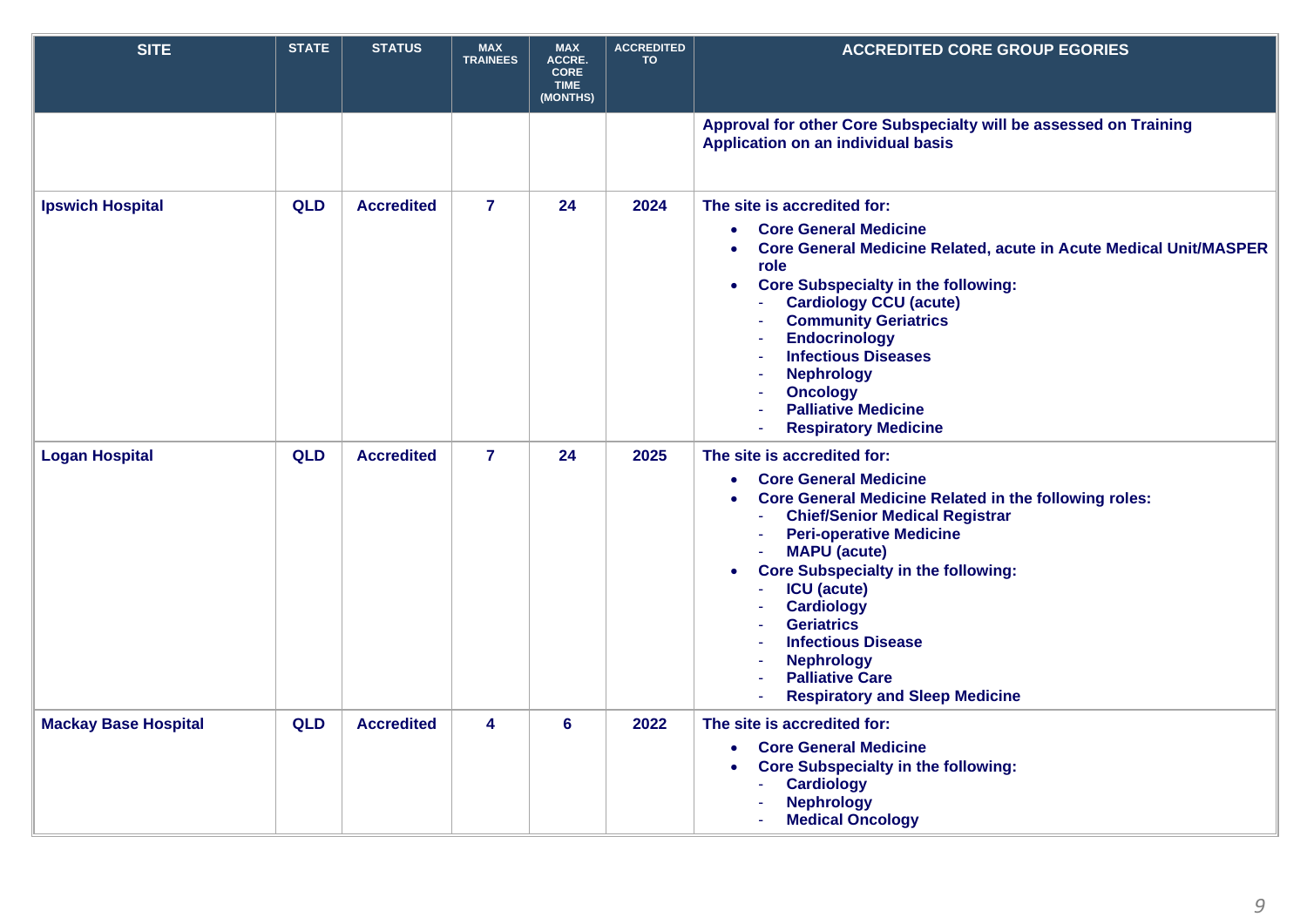| <b>SITE</b>                                                   | <b>STATE</b> | <b>STATUS</b>      | <b>MAX</b><br><b>TRAINEES</b> | <b>MAX</b><br>ACCRE.<br><b>CORE</b><br><b>TIME</b> | <b>ACCREDITED</b><br><b>TO</b> | <b>ACCREDITED CORE GROUP EGORIES</b>                                                                                                                                                                                                                                                                                                                                                                                                                                           |
|---------------------------------------------------------------|--------------|--------------------|-------------------------------|----------------------------------------------------|--------------------------------|--------------------------------------------------------------------------------------------------------------------------------------------------------------------------------------------------------------------------------------------------------------------------------------------------------------------------------------------------------------------------------------------------------------------------------------------------------------------------------|
|                                                               |              |                    |                               | (MONTHS)                                           |                                |                                                                                                                                                                                                                                                                                                                                                                                                                                                                                |
| <b>Mater Misericordiae Health</b><br><b>Services Brisbane</b> | <b>QLD</b>   | <b>Accredited</b>  | $\mathbf{3}$                  | 12                                                 | 2022                           | The site is accredited for:<br>• Core General Medicine<br><b>Core General Medicine Related in Perioperative</b><br><b>Core subspecialty in Nephrology</b>                                                                                                                                                                                                                                                                                                                      |
| <b>Maters Mothers'</b><br><b>Hospital (SOMANZ)</b>            | <b>QLD</b>   | <b>Conditional</b> | $\overline{2}$                | 6                                                  | 2022                           | The site is accredited for 6 months Core General Medicine Related<br>(Obstetric Medicine). Any training time spend over six months will be<br>approved for non-core training.<br>6 months obstetric medicine training would be accredited towards<br><b>SOMANZ's certification.</b>                                                                                                                                                                                            |
| <b>Nambour General Hospital</b>                               | QLD          | <b>Accredited</b>  | $\overline{1}$                | 12                                                 | 2023                           | This site is accredited for 6 months core subspecialty in Geriatrics<br>Trainees seconded to Nambour should only spend a maximum of 2 x 6-month<br>rotations at the site.                                                                                                                                                                                                                                                                                                      |
| <b>Noosa Hospital</b>                                         | <b>QLD</b>   | <b>Accredited</b>  | 1                             | $6\phantom{a}$                                     | 2024                           | This site is accredited for 6 months Core General Medicine, acute.                                                                                                                                                                                                                                                                                                                                                                                                             |
| <b>Prince Charles Hospital</b>                                | <b>QLD</b>   | <b>Accredited</b>  | 8                             | 24                                                 | 2023                           | This site is accredited for:<br><b>6 months Core General Medicine Related</b><br>$\bullet$<br>6 months Core General Medicine Related (Acute)<br><b>Core Subspecialty in the following:</b><br>$\bullet$<br><b>Cardiology</b><br><b>Endocrinology</b><br><b>Geriatrics</b><br><b>Haematology</b><br><b>ICU</b> (acute)<br><b>Infectious Disease</b><br><b>Nephrology</b><br><b>Palliative Care</b><br><b>Respiratory (acute)</b><br>Rheumatology<br><b>Stroke (high acuity)</b> |
| <b>Princess Alexandra Hospital</b>                            | <b>QLD</b>   | <b>Accredited</b>  | 8                             | 12 <sub>2</sub>                                    | 2024                           | This site is accredited for:<br>4 x 6 moths Core General Medicine<br>$\bullet$<br><b>Core General Medicine Related for the following roles:</b><br>$\bullet$<br>2 x MAPU (acute)<br><b>Perioperative Care</b><br><b>HITH/Senior Medical Registrar</b>                                                                                                                                                                                                                          |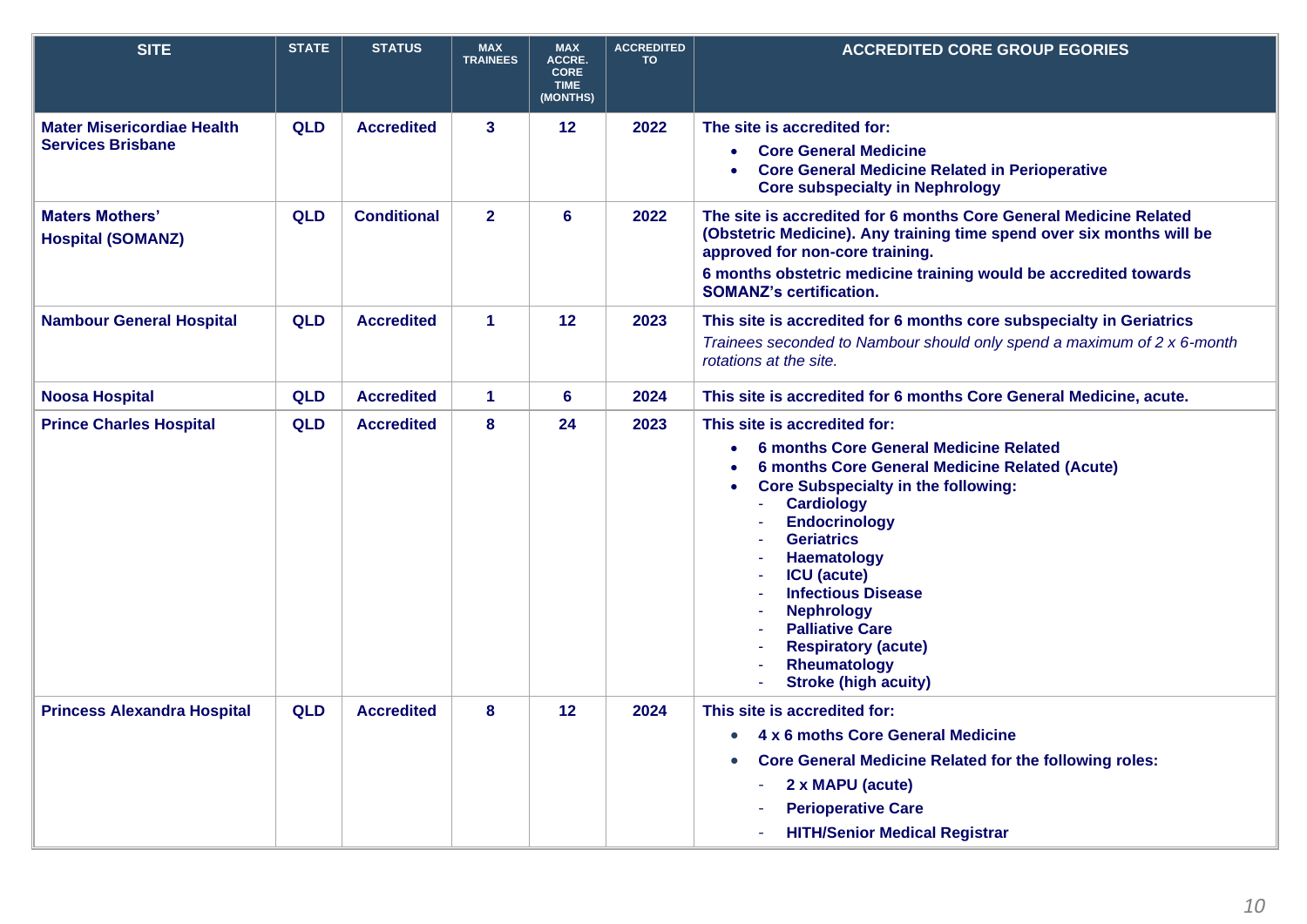| <b>SITE</b>                                            | <b>STATE</b> | <b>STATUS</b>     | <b>MAX</b><br><b>TRAINEES</b> | <b>MAX</b><br><b>ACCRE.</b><br><b>CORE</b> | <b>ACCREDITED</b><br><b>TO</b> | <b>ACCREDITED CORE GROUP EGORIES</b>                                                                                                                                                                                                                                                                                                                                                                                                                                                                          |
|--------------------------------------------------------|--------------|-------------------|-------------------------------|--------------------------------------------|--------------------------------|---------------------------------------------------------------------------------------------------------------------------------------------------------------------------------------------------------------------------------------------------------------------------------------------------------------------------------------------------------------------------------------------------------------------------------------------------------------------------------------------------------------|
|                                                        |              |                   |                               | <b>TIME</b><br>(MONTHS)                    |                                |                                                                                                                                                                                                                                                                                                                                                                                                                                                                                                               |
|                                                        |              |                   |                               |                                            |                                | Core Subspecialty will be assessed upon assessment of training<br>$\bullet$<br>application on individual basis.<br>NB the GAMAT scholarship in Queensland requires some flexibility.                                                                                                                                                                                                                                                                                                                          |
| <b>Queen Elizabeth II Jubilee</b><br><b>Hospital</b>   | <b>QLD</b>   | <b>Accredited</b> | 4                             | 24                                         | 2026                           | This site is accredited for:<br><b>Core General Medicine (not high acuity)</b><br>6 months Core General Medicine Related (HiTH)<br>6 months Core Subspecialty in the following:<br><b>ICU</b> (acute)<br><b>Cardiology (not high acuity)</b><br><b>Endocrinology</b><br><b>Infectious Diseases</b>                                                                                                                                                                                                            |
| <b>Redcliffe Hospital</b>                              | <b>QLD</b>   | <b>Accredited</b> | $\mathbf{2}$                  | 24                                         | 2025                           | This site is accredited for:<br>6 months General Medicine (may be acute subject to training<br>$\bullet$<br>application<br>6 months core general medicine related (Orthogeriatric)<br>6 months Core subspecialty in the following:<br><b>ICU</b> (acute)<br><b>Palliative Medicine</b><br><b>Medical Oncology</b><br><b>Gastroenterology</b><br><b>Infectious Disease</b><br><b>Respiratory Medicine</b><br>This site may host 1-2 additional trainees as part of the Queensland GMAT<br>scholarship program. |
| <b>Redland Hospital</b>                                | <b>QLD</b>   | <b>Accredited</b> | 3                             | 18                                         | 2026                           | This site is accredited for:<br><b>Core General Medicine (not high acuity)</b><br>Core General Medicine Related in the role of High Dependency Unit<br>(acute)<br><b>Core Subspecialty Geriatrics (Group C).</b>                                                                                                                                                                                                                                                                                              |
| <b>Rockhampton Base Hospital</b>                       | <b>QLD</b>   | <b>Accredited</b> | 3                             | 12                                         | 2024                           | This site is accredited for:<br><b>Core General Medicine (not acute)</b><br><b>Core Subspecialty in the following:</b><br><b>Cardiology</b><br><b>Medical Oncology (not acute)</b><br><b>Nephrology</b>                                                                                                                                                                                                                                                                                                       |
| <b>Royal Brisbane &amp; Women's</b><br><b>Hospital</b> | <b>QLD</b>   | <b>Accredited</b> | 12                            | 24                                         | 2025                           | This site is accredited for:<br>• Core General Medicine                                                                                                                                                                                                                                                                                                                                                                                                                                                       |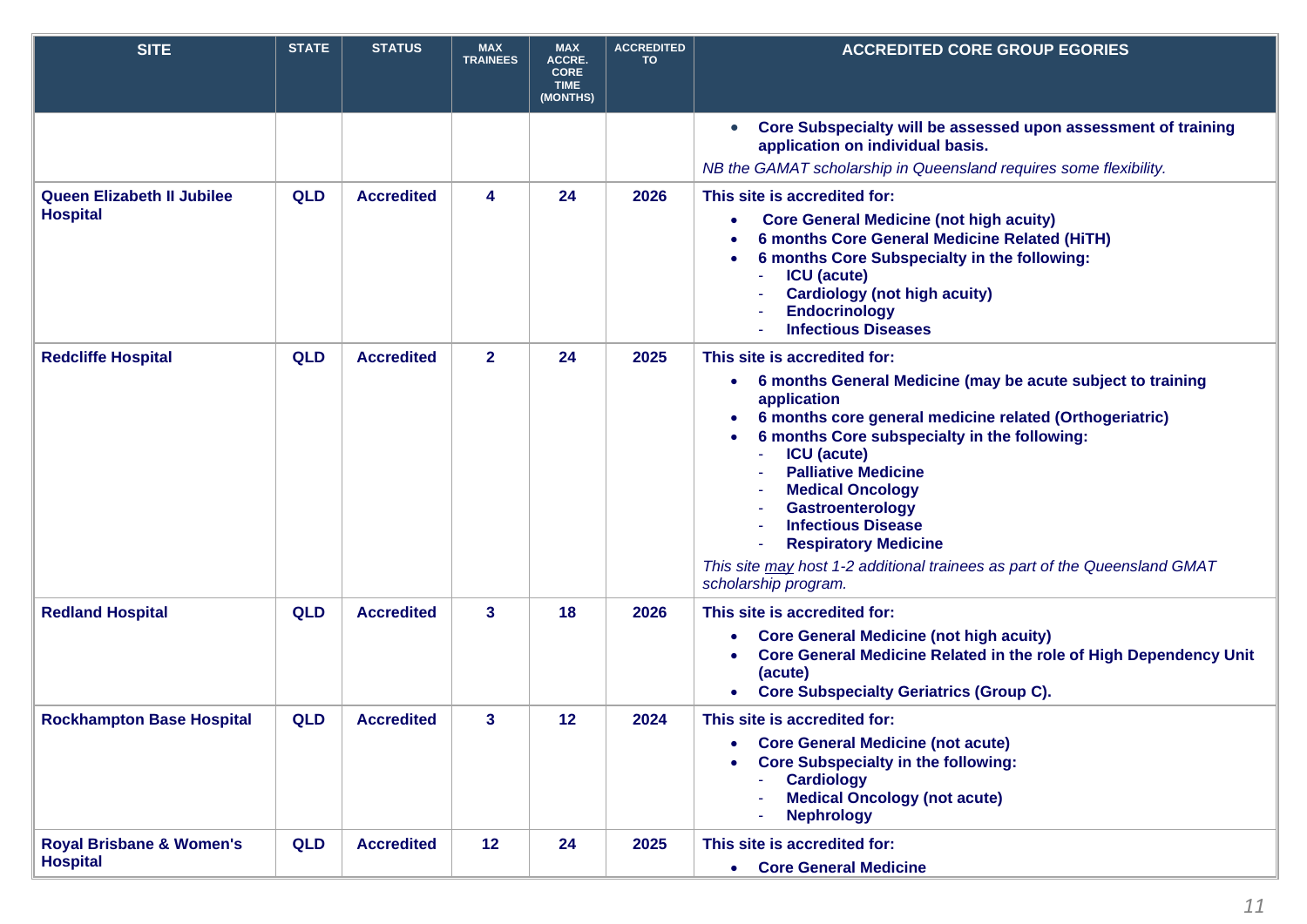| <b>SITE</b>                                                           | <b>STATE</b> | <b>STATUS</b>     | <b>MAX</b><br><b>TRAINEES</b> | <b>MAX</b><br>ACCRE.<br><b>CORE</b><br><b>TIME</b><br>(MONTHS) | <b>ACCREDITED</b><br>TO | <b>ACCREDITED CORE GROUP EGORIES</b>                                                                                                                                                                                                                                                                                                                                                                                                                                                                                                                                                                                                                                                                             |
|-----------------------------------------------------------------------|--------------|-------------------|-------------------------------|----------------------------------------------------------------|-------------------------|------------------------------------------------------------------------------------------------------------------------------------------------------------------------------------------------------------------------------------------------------------------------------------------------------------------------------------------------------------------------------------------------------------------------------------------------------------------------------------------------------------------------------------------------------------------------------------------------------------------------------------------------------------------------------------------------------------------|
|                                                                       |              |                   |                               |                                                                |                         | <b>Core General Medicine Related (Acute) for Perioperative</b><br><b>Core Group Subspecialty in the following:</b><br><b>ICU</b> (acute)<br><b>Cardiology</b><br><b>Clinical Pharmacology</b><br><b>Nephrology</b>                                                                                                                                                                                                                                                                                                                                                                                                                                                                                               |
| <b>Royal Brisbane &amp; Women's</b><br><b>Hospital (SOMANZ)</b>       | <b>QLD</b>   | <b>Accredited</b> | $\blacktriangleleft$          | 6                                                              | 2022                    | This site is accredited for 6 months General Medicine Related for Obstetric<br>Medicine. Any training time spend over six months will be approved for non-<br>core training.<br>6 months obstetric medicine training would be accredited towards<br><b>SOMANZ's certification.</b>                                                                                                                                                                                                                                                                                                                                                                                                                               |
| <b>Sunshine Coast University</b><br><b>Hospital</b><br>(incl. SOMANZ) | <b>QLD</b>   | <b>Accredited</b> | 8                             | 24                                                             | 2024                    | This site is accredited for:<br>6 months Core General Medicine (this is offered predominantly at<br>$\bullet$<br><b>Noosa Site and Nambour Hospital)</b><br>6 months Core General Medicine-related:<br><b>Peri-operative medicine</b><br>1 x Acute Medicine (Group A)<br>1 x Acute Medicine (Group A) at Nambour Site<br>1 x Obstetric Medicine which could be also be approved towards<br><b>SOMANZ Obstetric Medicine certification.</b><br>6 months Core Subspecialty in the following:<br>$\bullet$<br><b>Intensive Care (A)</b><br><b>Cardiology (B)</b><br>Stroke (B)<br><b>Respiratory and Sleep (B)</b><br><b>Gastroenterology (B)</b><br><b>Infectious Diseases (B)</b><br><b>Palliative Care (B/C)</b> |
| <b>Toowoomba Hospital</b>                                             | <b>QLD</b>   | <b>Accredited</b> | 6                             | 18                                                             | 2024                    | This site is accredited for:<br><b>Core General Medicine</b><br><b>Core General Medicine-related:</b><br>The future Chief medical registrar role may fall into this Core<br>category based on information presented in the Trainee's<br>training application.<br><b>Core Sub-Specialty in the following:</b><br><b>ICU</b> (acute)<br><b>Cardiology (acute)</b><br><b>Stroke/Geriatrics (Group B)</b><br><b>Nephrology (Group B)</b>                                                                                                                                                                                                                                                                             |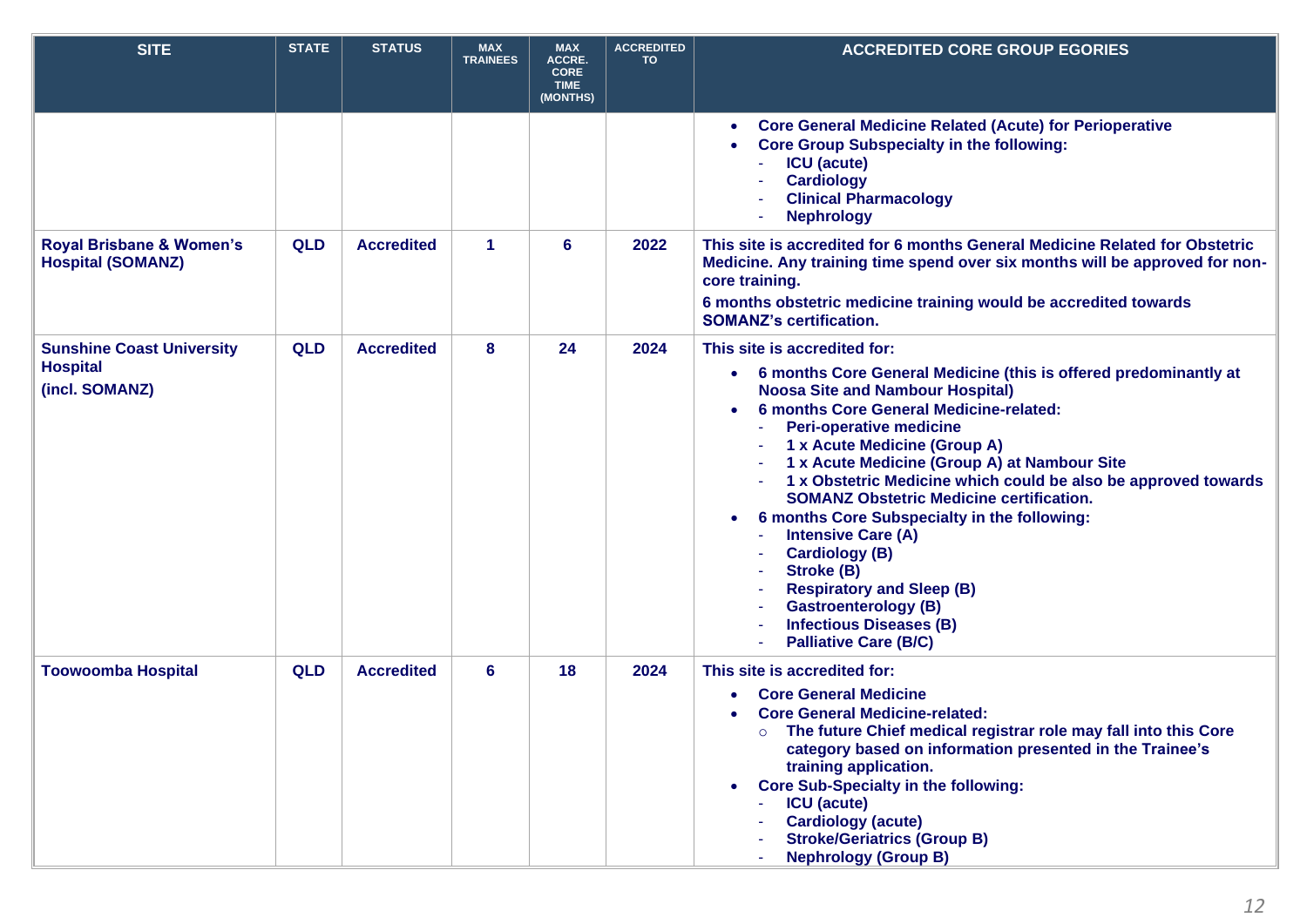| <b>SITE</b>                                    | <b>STATE</b> | <b>STATUS</b>      | <b>MAX</b><br><b>TRAINEES</b> | <b>MAX</b><br><b>ACCRE.</b><br><b>CORE</b><br><b>TIME</b><br>(MONTHS) | <b>ACCREDITED</b><br><b>TO</b> | <b>ACCREDITED CORE GROUP EGORIES</b>                                                                                                                                                                                                                                                                                                                                                                                                                                                                                                                                                        |
|------------------------------------------------|--------------|--------------------|-------------------------------|-----------------------------------------------------------------------|--------------------------------|---------------------------------------------------------------------------------------------------------------------------------------------------------------------------------------------------------------------------------------------------------------------------------------------------------------------------------------------------------------------------------------------------------------------------------------------------------------------------------------------------------------------------------------------------------------------------------------------|
|                                                |              |                    |                               |                                                                       |                                | Other specialty such as gastroenterology, respiratory and sleep,<br>haematology, infectious diseases, and palliative care rotations<br>are infrequently available. Approval of these rotations will need<br>to be assessed based on training application on an individual<br><b>basis</b>                                                                                                                                                                                                                                                                                                   |
| <b>Townsville University Hospital</b>          | <b>QLD</b>   | <b>Accredited</b>  | 4                             | 24                                                                    | 2025                           | This site is accredited for:<br><b>Core General Medicine (not acute)</b><br><b>General Medicine Related</b><br><b>AAU</b> (acute)<br><b>Chief Medical Officer</b><br><b>Obstetric Medicine (accredited until 2022)</b><br><b>Peri-operative Medicine</b><br><b>Core Subspecialty in the following:</b><br><b>Infectious Diseases</b><br><b>Geriatrics</b><br><b>Stroke (not acute)</b><br>Other core subspecialty positions will be assessed based on<br><b>Training Applications on an individual basis.</b>                                                                               |
| <b>Flinders Medical Centre</b><br>(SOMANZ)     | <b>SA</b>    | <b>Accredited</b>  | 9                             | 24                                                                    | 2022                           | The site is accredited for:<br><b>Core General Medicine</b><br><b>Core General Medicine Related (Acute) in AMU</b><br><b>Core General Medicine Related (not acute) for Orthogeriatric</b><br>(Perioperative)<br><b>General Medicine Related for Obstetric Medicine at 0.5 FTE</b><br><b>Core Subspecialty in the following:</b><br><b>ICU</b> (acute)<br><b>Medical Oncology (Group B)</b><br><b>Stroke (not acute, Group B)</b><br><b>Nephrology (Ambulatory Care)</b><br>Maximum 9 trainees are allowed at the site with one Advanced Trainee position at<br>0.5 FTE (Obstetric Medicine) |
| <b>Lyell McEwin Health Service</b>             | <b>SA</b>    | <b>Accredited</b>  |                               | 24                                                                    | 2023                           | This site is accredited for:<br><b>Core General Medicine</b><br><b>Core General Medicine Related for perioperative</b><br><b>Core Subspecialty</b>                                                                                                                                                                                                                                                                                                                                                                                                                                          |
| <b>Lyell McEwin Health Service</b><br>(SOMANZ) | <b>SA</b>    | <b>Conditional</b> | $\blacktriangleleft$          | 6                                                                     | 2022                           | The site is conditionally accredited for Core General Medicine Related for<br><b>Obstetric Medicine training.</b>                                                                                                                                                                                                                                                                                                                                                                                                                                                                           |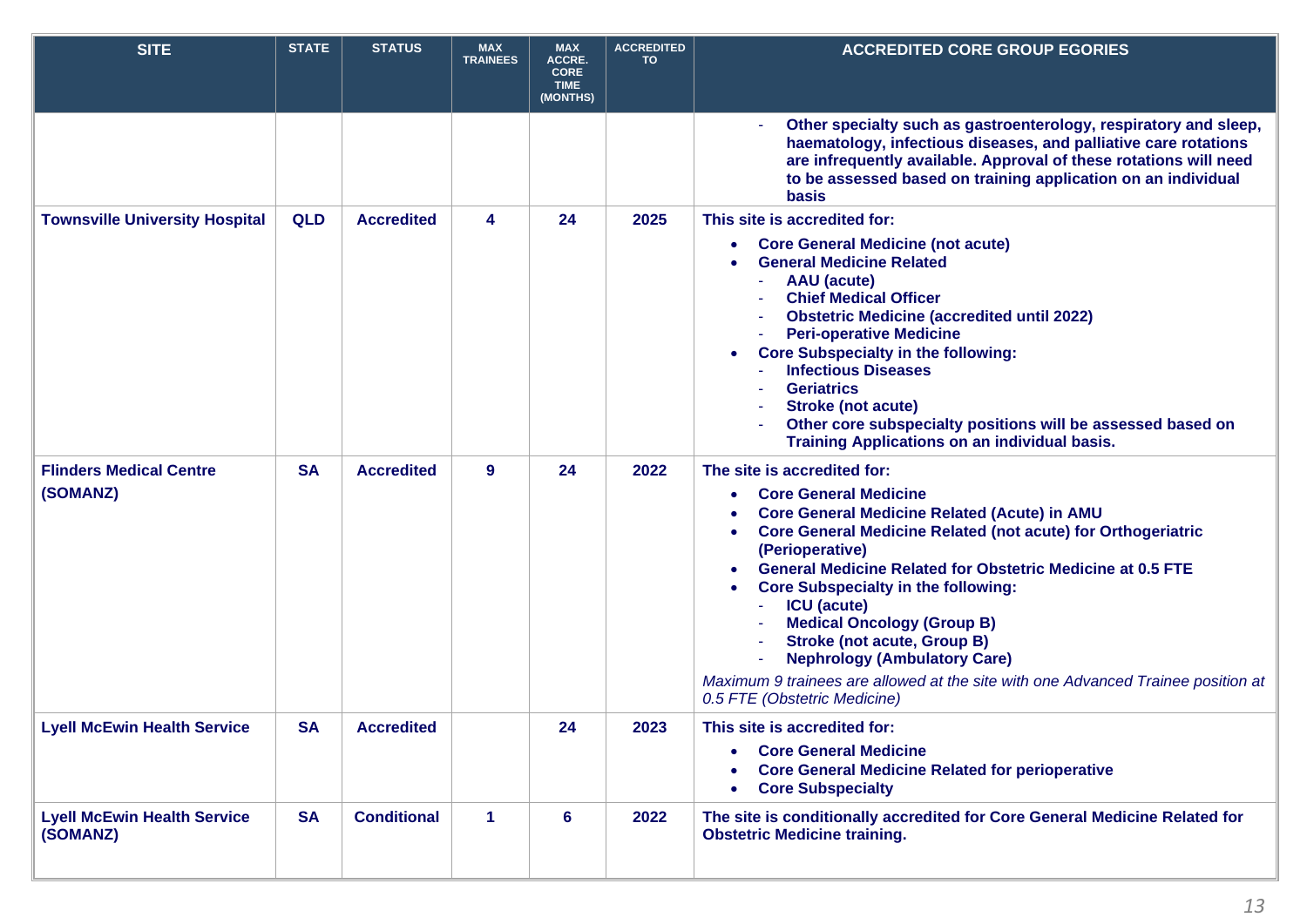| <b>SITE</b>                                                 | <b>STATE</b> | <b>STATUS</b>      | <b>MAX</b><br><b>TRAINEES</b> | <b>MAX</b><br>ACCRE.<br><b>CORE</b><br><b>TIME</b><br>(MONTHS) | <b>ACCREDITED</b><br><b>TO</b> | <b>ACCREDITED CORE GROUP EGORIES</b>                                                                                                                                                                                                                                                                              |
|-------------------------------------------------------------|--------------|--------------------|-------------------------------|----------------------------------------------------------------|--------------------------------|-------------------------------------------------------------------------------------------------------------------------------------------------------------------------------------------------------------------------------------------------------------------------------------------------------------------|
|                                                             |              |                    |                               |                                                                |                                | 6 months obstetric medicine training would be accredited towards<br><b>SOMANZ's certification.</b>                                                                                                                                                                                                                |
| <b>Modbury Hospital</b>                                     | <b>SA</b>    | <b>Accredited</b>  | $\mathbf{2}$                  | 12                                                             | 2023                           | This site is accredited for:<br><b>Core General Medicine Related (acute)</b><br><b>Core Subspecialty</b><br><b>Geriatrics</b><br><b>Palliative Care</b>                                                                                                                                                           |
| <b>Queen Elizabeth Hospital</b>                             | <b>SA</b>    | <b>Accredited</b>  |                               | 12                                                             | 2023                           | This site is accredited for:<br><b>Core General Medicine</b><br><b>Core General Medicine Related, acute</b><br><b>Core General Medicine Related, not acute</b><br><b>Core Subspecialty for the following:</b><br><b>Endocrinology</b><br><b>Geriatric Medicine</b><br><b>Nephrology</b><br><b>Palliative Care</b> |
| <b>Noarlunga Health Service</b>                             | <b>SA</b>    | <b>Provisional</b> | $\blacktriangleleft$          | 6                                                              | 2022                           | This site is provisionally accredited for 6 months Core General Medicine<br><b>Related (Inpatient/Ambulatory Care)</b>                                                                                                                                                                                            |
| <b>Royal Adelaide Hospital</b>                              | <b>SA</b>    | <b>Accredited</b>  |                               | 24                                                             | 2023                           | This site is accredited for:<br><b>Core General Medicine</b><br>$\bullet$<br><b>General Medicine Related, acute</b><br><b>Core Subspecialty in the following:</b><br>٠<br><b>Clinical Pharmacology</b><br><b>Infectious Diseases</b><br><b>Nephrology</b><br><b>Palliative Care</b><br><b>Rehabilitation</b>      |
| <b>Southern Fleurieu Health</b><br><b>Service</b>           | <b>SA</b>    | <b>Provisional</b> | 1                             | 6                                                              | 2022                           | This site is provisionally accredited for 6 months Core General Medicine<br>(not high acuity).                                                                                                                                                                                                                    |
| <b>Women's &amp; Children's</b><br><b>Hospital (SOMANZ)</b> | <b>SA</b>    | <b>Accredited</b>  | $\mathbf{1}$                  | 6                                                              | 2024                           | The site is accredited for 6 months General Medicine Related for Obstetric<br>Medicine training. Any further training at the site may be approved for non-<br>core training.<br>12 months training at this site could be counted for the SOMANZ Obstetric<br><b>Medicine Certification.</b>                       |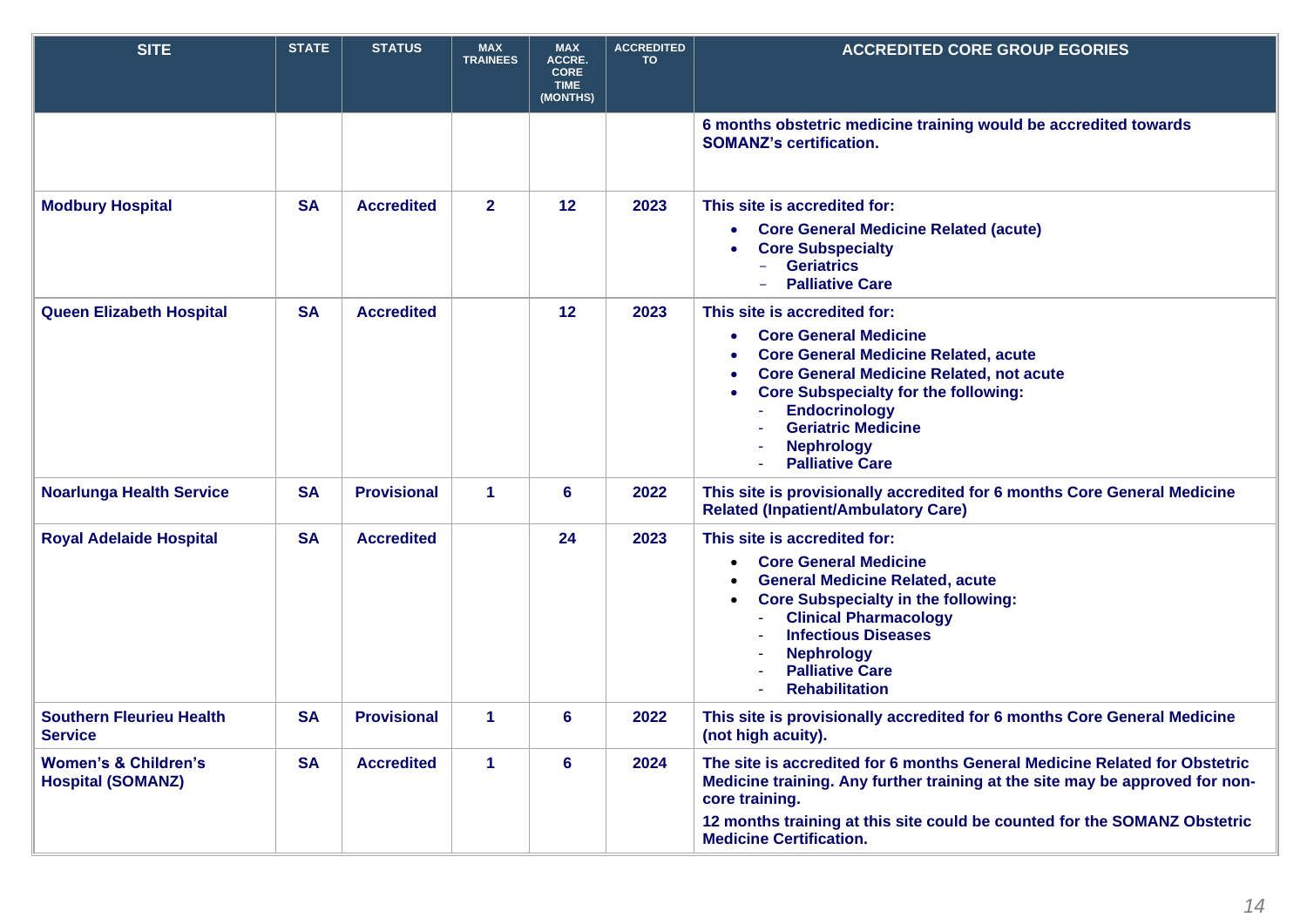| <b>SITE</b>                                                                              | <b>STATE</b> | <b>STATUS</b>     | <b>MAX</b><br><b>TRAINEES</b> | <b>MAX</b><br><b>ACCRE.</b><br><b>CORE</b><br><b>TIME</b><br>(MONTHS) | <b>ACCREDITED</b><br><b>TO</b> | <b>ACCREDITED CORE GROUP EGORIES</b>                                                                                                                                                                                                                                                                                                                                                                                                                                                                                                                     |
|------------------------------------------------------------------------------------------|--------------|-------------------|-------------------------------|-----------------------------------------------------------------------|--------------------------------|----------------------------------------------------------------------------------------------------------------------------------------------------------------------------------------------------------------------------------------------------------------------------------------------------------------------------------------------------------------------------------------------------------------------------------------------------------------------------------------------------------------------------------------------------------|
| <b>Calvary Health Care Tasmania</b><br>- St Luke's Campus<br>(Launceston)                | <b>TAS</b>   | <b>Accredited</b> | 1                             | $6\phantom{a}$                                                        | 2025                           | The site is accredited for 6 months Core General Medicine Related for a role<br>in General Medicine/Palliative Care                                                                                                                                                                                                                                                                                                                                                                                                                                      |
| <b>Launceston General Hospital</b>                                                       | <b>TAS</b>   | <b>Accredited</b> | 5                             | 24                                                                    | 2025                           | This site is accredited for:<br><b>Core General Medicine</b><br><b>Core General Medicine Related in the following roles:</b><br><b>Outreach to ED</b><br><b>AMU</b> (acute)<br><b>Consults/SMR</b><br><b>Rehabilitation</b><br><b>Core Subspecialty in the following:</b><br><b>ICU</b> (acute)<br><b>Cardiology (acute)</b><br><b>Endocrinology</b><br>Gastroenterology<br><b>Haematology</b><br><b>Infectious Diseases</b><br><b>Medical Oncology</b><br><b>Nephrology</b><br><b>Neurology</b><br><b>Respiratory Medicine</b><br><b>Stroke (acute)</b> |
| <b>Northwest Regional Hospital,</b><br><b>Burnie/Mersey Community</b><br><b>Hospital</b> | <b>TAS</b>   | <b>Accredited</b> | $\mathbf{2}$                  | 12                                                                    | 2024                           | This site is accredited for:<br>• Core General Medicine (available at both NWRH and Mersey<br><b>Community Hospital)</b><br><b>Core General Medicine Related</b><br><b>AMU (available at NWRH)</b><br><b>Core Subspecialty in the following:</b><br>$\bullet$<br>Cardiology(not high acuity) at NWRH<br><b>Infectious Diseases at NWRH</b><br><b>Palliative/Rehabilitation at Mersey Community Hospital</b>                                                                                                                                              |
| <b>Royal Hobart Hospital</b>                                                             | <b>TAS</b>   | <b>Accredited</b> | 9                             | 24                                                                    | 2023                           | This site is accredited for:<br><b>Core General Medicine</b><br><b>General Medicine Related for senior medical registrar</b><br><b>Core Subspecialty for the following:</b><br><b>Cardiology</b><br><b>Nephrology</b><br><b>Respiratory Medicine</b><br><b>Stroke</b>                                                                                                                                                                                                                                                                                    |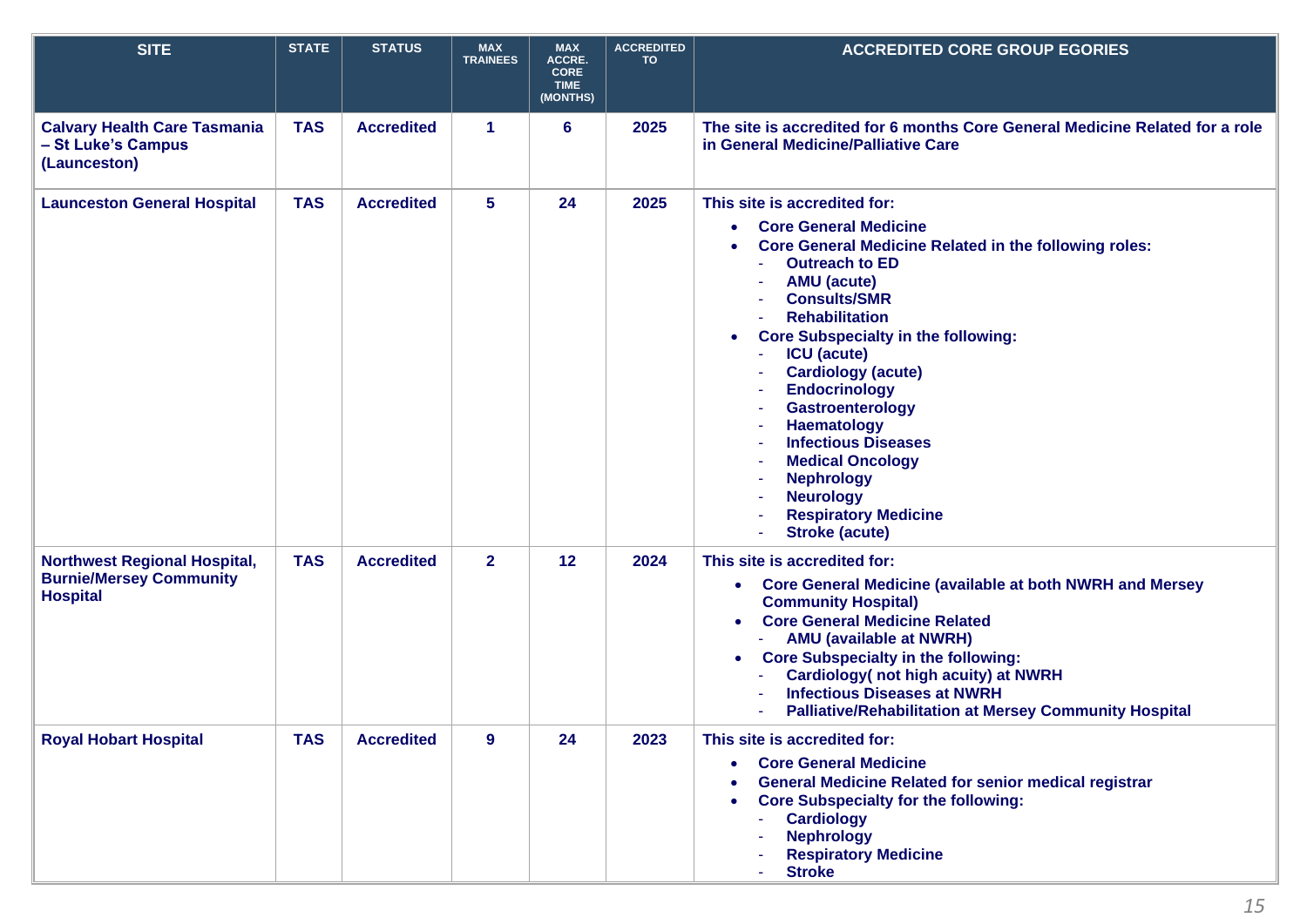| <b>SITE</b>                                 | <b>STATE</b> | <b>STATUS</b>     | <b>MAX</b><br><b>TRAINEES</b>          | <b>MAX</b><br>ACCRE.<br><b>CORE</b><br><b>TIME</b><br>(MONTHS) | <b>ACCREDITED</b><br><b>TO</b> | <b>ACCREDITED CORE GROUP EGORIES</b>                                                                                                                                                                                                                                                                                                                                                                                                                       |
|---------------------------------------------|--------------|-------------------|----------------------------------------|----------------------------------------------------------------|--------------------------------|------------------------------------------------------------------------------------------------------------------------------------------------------------------------------------------------------------------------------------------------------------------------------------------------------------------------------------------------------------------------------------------------------------------------------------------------------------|
|                                             |              |                   |                                        |                                                                |                                | Additional subspecialties may be considered on a case-by-case<br>basis.                                                                                                                                                                                                                                                                                                                                                                                    |
| <b>Albury Wodonga Health</b>                | <b>VIC</b>   | <b>Accredited</b> | 8                                      | 24                                                             | 2024                           | This site is accredited for:<br><b>Core General Medicine</b><br>Core General Medicine Related, Acute for role in Admissions roles<br><b>Core Subspecialty in the following:</b><br>$\bullet$<br><b>Cardiology (not acute)</b><br><b>Endocrinology</b><br><b>Geriatrics</b><br><b>Infectious Diseases</b><br><b>Nephrology</b>                                                                                                                              |
| <b>Angliss Hospital (Eastern</b><br>Health) | <b>VIC</b>   | <b>Accredited</b> | 3                                      | 12                                                             | 2022                           | The site is accredited for:<br><b>Core General Medicine Related for</b><br>$\bullet$<br><b>Postoperative Medical Lead (high acuity)</b><br><b>Senior Medical Registrar</b><br><b>Core Subspecialty in Endocrinology</b><br>$\bullet$                                                                                                                                                                                                                       |
| <b>Alfred Hospital</b>                      | <b>VIC</b>   | <b>Accredited</b> | 15                                     | 36                                                             | 2026                           | The site is accredited for:<br>4 x 6 months Core General Medicine (acute)<br>$\bullet$<br>6 x 6 months Core General Medicine Related (non-acute) for the<br>following positions:<br><b>1 x Addiction Medicine</b><br>2 x HARP<br>2 x Perioperative Medicine<br>1 x Senior Medical Registrar<br>4 x 6 months Core Subspecialties in the following positions:<br>1 x Cardiology (acute)<br>1 x Neurology (non-acute)<br>2 x Respiratory Medicine (non-acute) |
| <b>Austin Hospital</b>                      | <b>VIC</b>   | <b>Accredited</b> | <b>22 inc.</b><br>affiliate<br>d sites | 36                                                             | 2022                           | The site is accredited for:<br><b>Core General Medicine</b><br><b>Core General Medicine (Acute)</b><br><b>Core Subspecialty in Nephrology.</b><br>$\bullet$<br>The ATC strongly recommends that Advanced Trainees spend at least 6 months<br>at sites external to the Austin facility.                                                                                                                                                                     |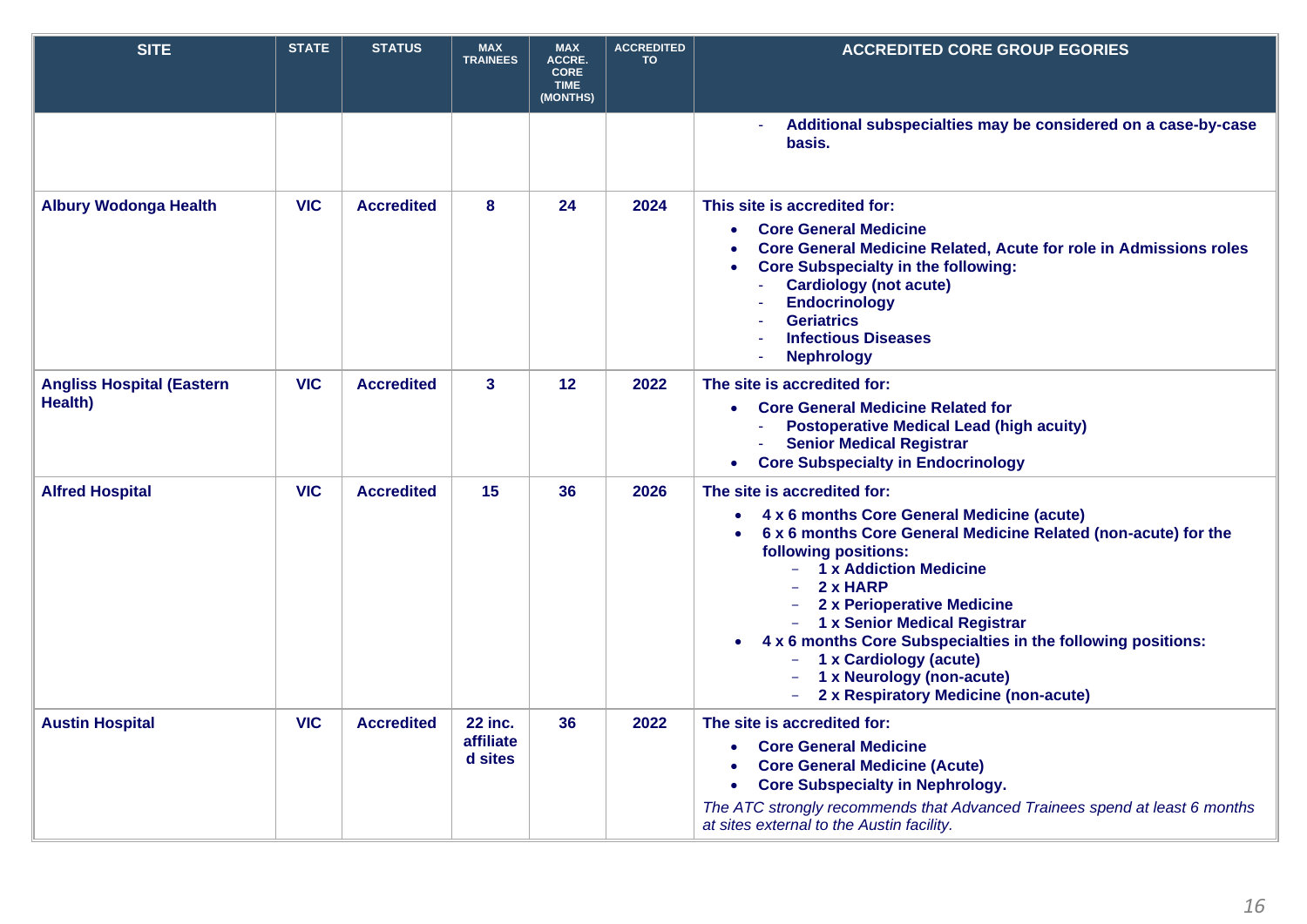| <b>SITE</b>                                                 | <b>STATE</b> | <b>STATUS</b>     | <b>MAX</b><br><b>TRAINEES</b> | <b>MAX</b><br><b>ACCRE.</b><br><b>CORE</b><br><b>TIME</b><br>(MONTHS) | <b>ACCREDITED</b><br><b>TO</b> | <b>ACCREDITED CORE GROUP EGORIES</b>                                                                                                                                                                                                                                                                                                                                                                                                                                                                                      |
|-------------------------------------------------------------|--------------|-------------------|-------------------------------|-----------------------------------------------------------------------|--------------------------------|---------------------------------------------------------------------------------------------------------------------------------------------------------------------------------------------------------------------------------------------------------------------------------------------------------------------------------------------------------------------------------------------------------------------------------------------------------------------------------------------------------------------------|
| <b>Ballarat Health Services</b>                             | <b>VIC</b>   | <b>Accredited</b> | 11                            | 24                                                                    | 2026                           | The site is accredited for:<br>2 x 6 months Core General Medicine (not acute) for Senior Medical<br>$\bullet$<br>Registrar role.<br>1 x Core General Medicine Related (not acute) for Chief Medical<br>Registrar role.<br><b>Core Subspecialty in the following:</b><br><b>ICU</b> (acute)<br><b>Cardiology (acute)</b><br>Gastroenterology<br><b>Haematology/Oncology</b><br><b>Infectious Diseases</b><br><b>Neurology (not acute)</b><br><b>Nephrology (rotates from RMH programme)</b><br><b>Respiratory Medicine</b> |
| <b>University Hospital Geelong,</b><br><b>Barwon Health</b> | <b>VIC</b>   | <b>Accredited</b> | $5\phantom{.0}$               | 24                                                                    | 2025                           | This site is accredited for:<br>2 x 6 months Core General Medicine Related for Senior Medical<br>$\bullet$<br>Registrar role.<br><b>Core Subspecialty in the following:</b><br>$\bullet$<br><b>ICU</b> (acute)<br><b>Cardiology (acute)</b><br><b>Geriatrics</b><br><b>Palliative Care</b><br>Maximum 24 months training across the network/program with St John of God<br>Warrnambool & Geelong, Ballarat Health Service and Warrnambool Hospital.                                                                       |
| <b>Bendigo Base Hospital</b>                                | <b>VIC</b>   | <b>Accredited</b> | 4                             | 18                                                                    | 2023                           | This site is accredited for:<br><b>Core General Medicine</b><br><b>Core General Medicine Related (Acute)</b><br><b>Core Subspecialty in the following:</b><br><b>ICU</b> (acute)<br><b>Geriatrics/Palliative Care</b><br>Haematology/oncology<br><b>Nephrology</b>                                                                                                                                                                                                                                                        |
| <b>Box Hill Hospital</b>                                    | <b>VIC</b>   | <b>Accredited</b> | 10                            | 18                                                                    | 2024                           | This site is accredited for:<br><b>Core General Medicine</b><br><b>Core General Medicine Related for roles in:</b><br><b>ICU</b> (acute)<br><b>Peri-operative</b><br><b>Acute Medical Liaison roles</b><br>Core subspecialty in the following:                                                                                                                                                                                                                                                                            |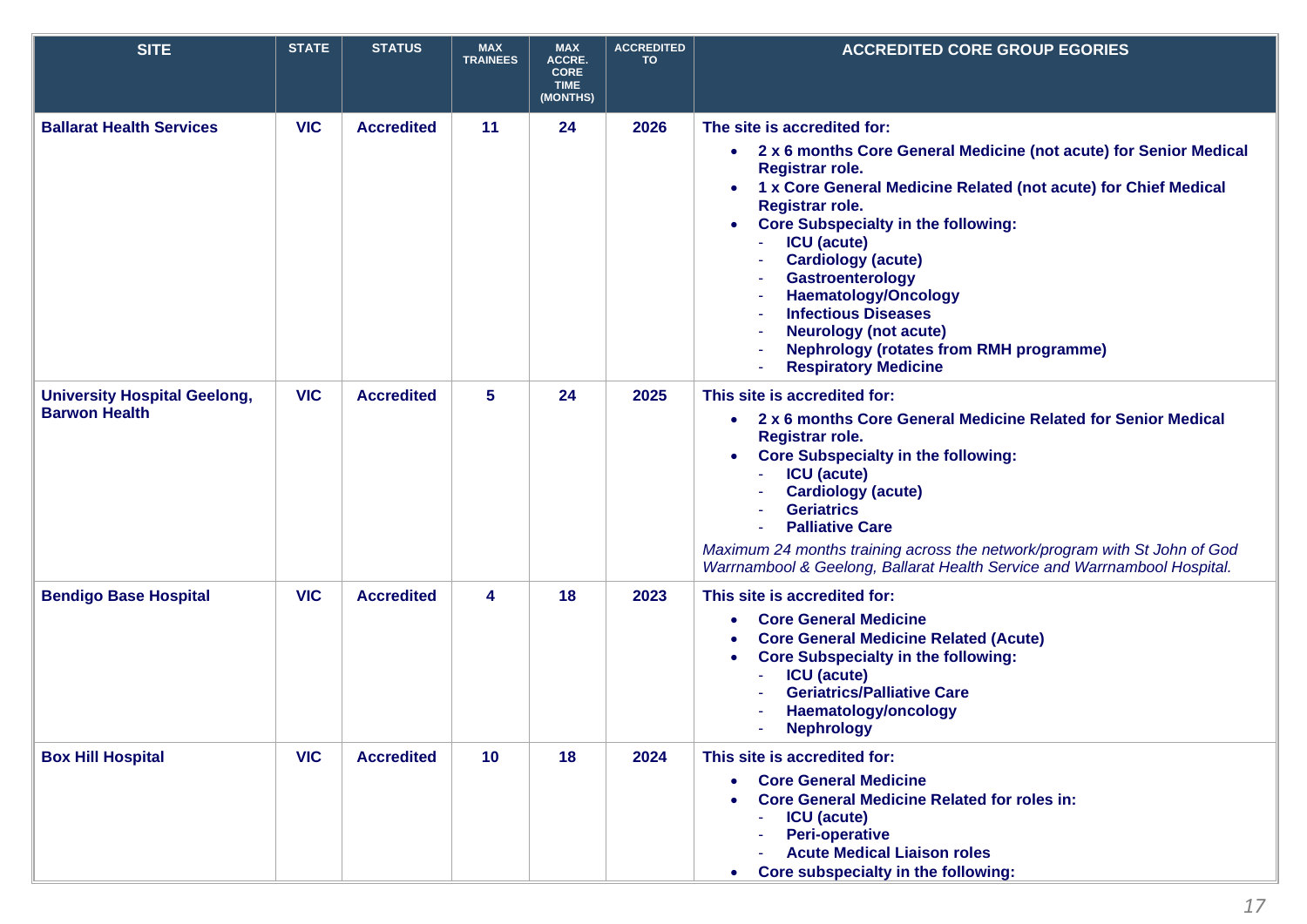| <b>SITE</b>                                            | <b>STATE</b> | <b>STATUS</b>      | <b>MAX</b><br><b>TRAINEES</b> | <b>MAX</b><br>ACCRE.<br><b>CORE</b><br><b>TIME</b><br>(MONTHS) | <b>ACCREDITED</b><br><b>TO</b> | <b>ACCREDITED CORE GROUP EGORIES</b>                                                                                                                                                                                                                                                                                                                                                                                                                                                                                                                                                                                                                                                                                                                             |
|--------------------------------------------------------|--------------|--------------------|-------------------------------|----------------------------------------------------------------|--------------------------------|------------------------------------------------------------------------------------------------------------------------------------------------------------------------------------------------------------------------------------------------------------------------------------------------------------------------------------------------------------------------------------------------------------------------------------------------------------------------------------------------------------------------------------------------------------------------------------------------------------------------------------------------------------------------------------------------------------------------------------------------------------------|
|                                                        |              |                    |                               |                                                                |                                | <b>Infectious Diseases</b><br><b>Neurology</b><br><b>Ortho-geriatrics</b><br>Rheumatology                                                                                                                                                                                                                                                                                                                                                                                                                                                                                                                                                                                                                                                                        |
| <b>Broadmeadows Health</b><br><b>Service</b>           | <b>VIC</b>   | <b>Conditional</b> | 1                             | 6                                                              | 2022                           | The site is accredited for 6 months Core General Medicine (not acute).                                                                                                                                                                                                                                                                                                                                                                                                                                                                                                                                                                                                                                                                                           |
| <b>Cabrini Hospital (Malvern)</b>                      | <b>VIC</b>   | <b>Accredited</b>  | 4                             | 12                                                             | 2022                           | The site is accredited for:<br>2 x 6 months Core General Medicine<br><b>General Medicine Unit (not acute)</b><br><b>Acute Medical Group (not acute)*</b><br><b>General Medicine Related (Acute or Perioperative)</b><br>2 x 6 months Core Subspecialty<br>$\bullet$<br><b>ICU</b> (high acuity)<br>$\equiv$<br>*NB: This role is conditionally accredited                                                                                                                                                                                                                                                                                                                                                                                                        |
| <b>Casey Hospital</b>                                  | <b>VIC</b>   | <b>Accredited</b>  | 4                             | 12                                                             | 2023                           | This site is accredited for:<br>3 x 6 months Core General Medicine in the following role:<br>$\bullet$<br>1 x Core General Medicine (acute), collaborating with<br><b>ICU/Respiratory</b><br>2 x Core General Medicine (not acute)<br>1 x 6 months Core General Medicine Related (Peri-operative)<br>$\bullet$                                                                                                                                                                                                                                                                                                                                                                                                                                                   |
| <b>Dandenong Hospital</b>                              | <b>VIC</b>   | <b>Accredited</b>  | $5\phantom{.0}$               | 12                                                             | 2022                           | The site is accredited for:<br><b>Core General Medicine, acute for ICU Liaison</b><br>$\bullet$<br><b>Core General Medicine Related for peri-operative</b><br><b>Core General Medicine Related for Acute/ED Liaison</b><br><b>Core Subspecialty for Geriatric Medicine</b><br>$\bullet$<br>this rotation would need to demonstrate specialty Geriatric<br>exposure via a logbook i.e. falls and falls prevention, dementia<br>with behavioural disturbance etc.<br>Residential in Reach - this rotation would need to demonstrate<br>specialty exposure via a logbook or audit of case mix).<br>Trainees rotate to Dandenong Site as part of the Monash Health Advanced<br>Training Program which incorporates roles at Monash Medical Centre and Casey<br>Site. |
| <b>Epworth Healthcare - Epworth</b><br><b>Richmond</b> | <b>VIC</b>   | <b>Accredited</b>  | $\mathbf{2}$                  | 12                                                             | 2023                           | <b>Epworth Richmond Hospital is accredited for:</b><br><b>Core General Medicine</b><br><b>Core Subspecialty rotations in Cardiology.</b>                                                                                                                                                                                                                                                                                                                                                                                                                                                                                                                                                                                                                         |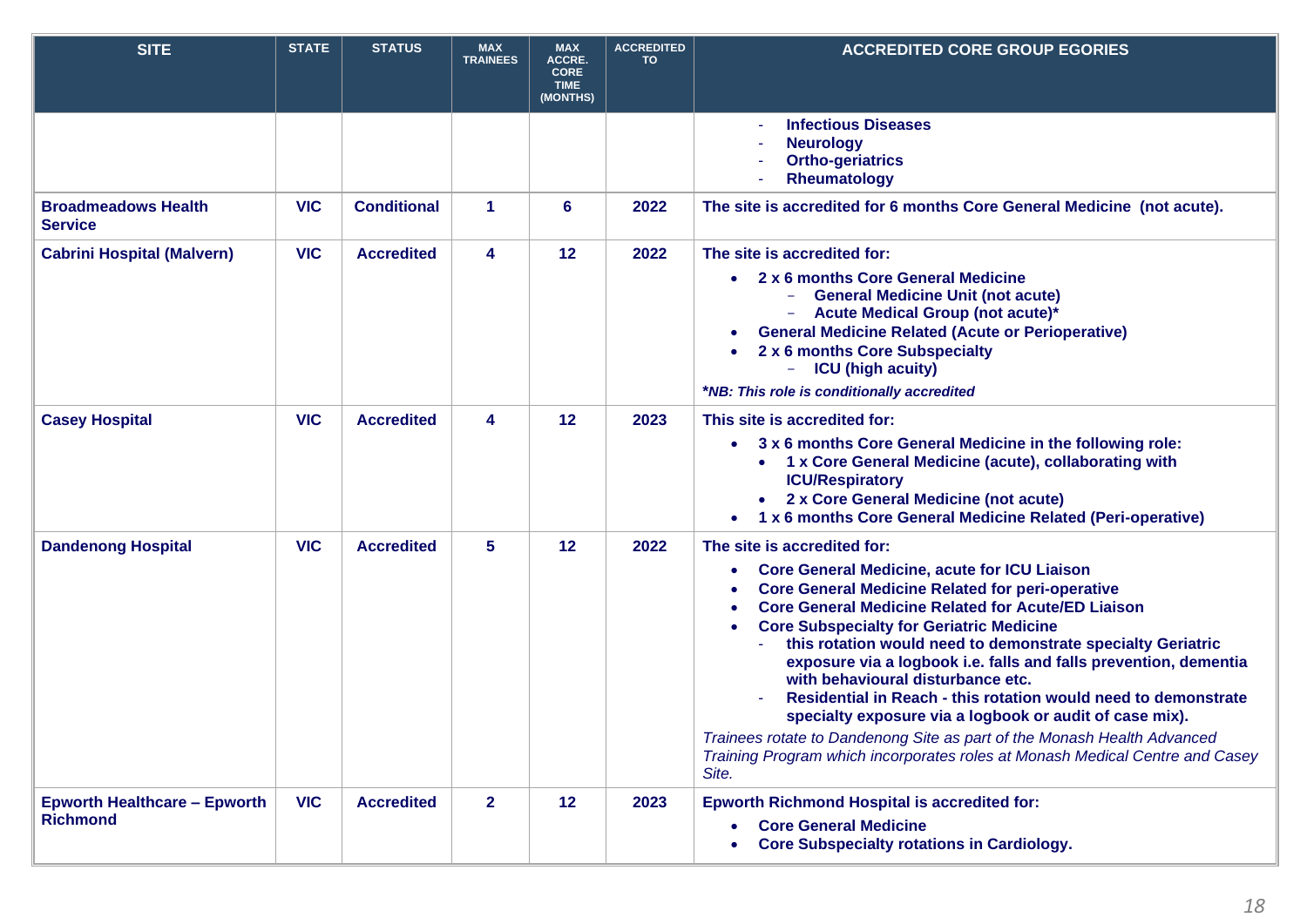| <b>SITE</b>                                         | <b>STATE</b> | <b>STATUS</b>      | <b>MAX</b><br><b>TRAINEES</b> | <b>MAX</b><br><b>ACCRE.</b><br><b>CORE</b><br><b>TIME</b><br>(MONTHS) | <b>ACCREDITED</b><br><b>TO</b> | <b>ACCREDITED CORE GROUP EGORIES</b>                                                                                                                                                                                                                                                                                                                                                                                                           |
|-----------------------------------------------------|--------------|--------------------|-------------------------------|-----------------------------------------------------------------------|--------------------------------|------------------------------------------------------------------------------------------------------------------------------------------------------------------------------------------------------------------------------------------------------------------------------------------------------------------------------------------------------------------------------------------------------------------------------------------------|
| <b>Epworth Eastern Hospital</b>                     | <b>VIC</b>   | <b>Accredited</b>  | $\mathbf{1}$                  | 6                                                                     | 2022                           | The site is accredited for 6 months Core General Medicine training.                                                                                                                                                                                                                                                                                                                                                                            |
| <b>Footscray Hospital, Western</b><br><b>Health</b> | <b>VIC</b>   | <b>Conditional</b> | 6                             | 18                                                                    | 2022                           | The site is accredited for:<br>2 x Core General Medicine (high acuity)<br>$\bullet$<br>2 xCore General Medicine Related for roles in:<br><b>HITH (Cat C)</b><br><b>Senior Medical Registrar (Cat C)</b><br><b>Core Subspecialty in</b><br>$\bullet$<br><b>Neurology (not high acuity, Cat B)</b><br><b>Respiratory (Cat B),</b>                                                                                                                |
| <b>Goulburn Valley Health</b>                       | <b>VIC</b>   | <b>Accredited</b>  | 4                             | 18                                                                    | 2024                           | The site is accredited for:<br><b>Core General Medicine (not acute)</b><br><b>Core Subspecialty in Nephrology</b><br>Additional core subspecialty positions will be assessed based on Training<br>Applications on an individual basis.                                                                                                                                                                                                         |
| <b>Latrobe Regional Hospital</b>                    | <b>VIC</b>   | <b>Accredited</b>  | $\mathbf{2}$                  | 18                                                                    | 2025                           | The site is accredited for:<br><b>Core General Medicine</b><br><b>Core General Medicine Related</b><br><b>AMU</b> (acute)<br>Perioperative/orthogeriatric<br><b>Core Subspecialty in the following*:</b><br><b>ICU</b> (acute)<br><b>Infectious Diseases</b><br><b>Nephrology</b><br><b>Stroke (not acute)</b><br>*Approval for the accredited core subspecialties will be assessed based on<br>training applications on a case-by-case basis. |
| <b>Maroondah Hospital</b>                           | <b>VIC</b>   | <b>Accredited</b>  | $5\phantom{.0}$               | 18                                                                    | 2025                           | The site is accredited for:<br><b>Core General Medicine Related (not acute) for</b><br>$\bullet$<br><b>Senior Medical Registrar</b><br><b>Perioperative/ICU liaison</b><br><b>HITH</b><br><b>Core Subspecialty in the following:</b><br><b>Cardiology (not acute)</b><br><b>Infectious Diseases.</b>                                                                                                                                           |
| <b>Mercy Hospital for Women</b>                     | <b>VIC</b>   | <b>Accredited</b>  | $\mathbf{2}$                  | 6                                                                     | 2022                           | The site is accredited for Core General Medicine Related (Obstetric<br>Medicine). Any training time spend over six months will be approved for<br>non-core training.                                                                                                                                                                                                                                                                           |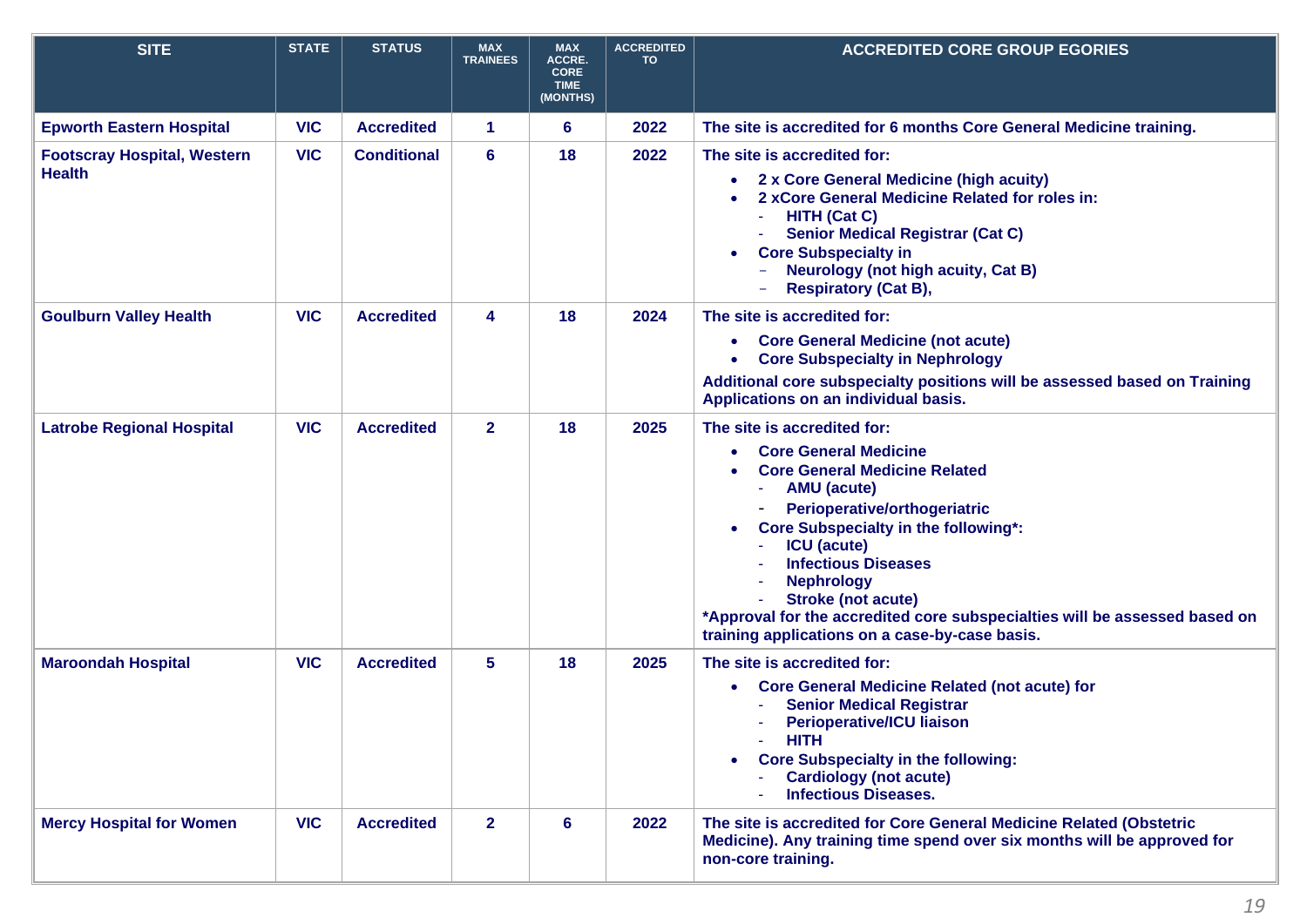| <b>SITE</b>                                                                            | <b>STATE</b> | <b>STATUS</b>      | <b>MAX</b><br><b>TRAINEES</b> | <b>MAX</b><br><b>ACCRE.</b><br><b>CORE</b><br><b>TIME</b><br>(MONTHS) | <b>ACCREDITED</b><br><b>TO</b> | <b>ACCREDITED CORE GROUP EGORIES</b>                                                                                                                                                                                                                                                                                                                                                                                                                                                                                                       |
|----------------------------------------------------------------------------------------|--------------|--------------------|-------------------------------|-----------------------------------------------------------------------|--------------------------------|--------------------------------------------------------------------------------------------------------------------------------------------------------------------------------------------------------------------------------------------------------------------------------------------------------------------------------------------------------------------------------------------------------------------------------------------------------------------------------------------------------------------------------------------|
|                                                                                        |              |                    |                               |                                                                       |                                | 12 months obstetric medicine training would be accredited towards<br><b>SOMANZ's certification.</b>                                                                                                                                                                                                                                                                                                                                                                                                                                        |
| <b>Mildura Base Hospital</b>                                                           | <b>VIC</b>   | <b>Accredited</b>  | $\mathbf{2}$                  | 6                                                                     | 2022                           | The site is accredited for 1 x 6 months Core General Medicine.                                                                                                                                                                                                                                                                                                                                                                                                                                                                             |
| <b>Monash Medical Centre</b>                                                           | <b>VIC</b>   | <b>Conditional</b> | 9                             | 12                                                                    | 2022                           | The site is conditionally accredited for:<br><b>Core General Medicine</b><br>$\bullet$<br><b>Core General Medicine Related (Acute or Perioperative)</b><br><b>Core Subspecialty in the following:</b><br><b>Cardiology (acute)</b><br><b>Haematology</b><br><b>Neurology</b><br><b>Palliative Care</b><br><b>Respiratory/Allergy</b><br>Trainees' rotation at Dandenong and Casey Hospital is part of the Monash Health<br>Advanced Training Program. (The program also incorporates rotations to Epworth<br>- Richmond and Alice Springs) |
| <b>Northeast Health Wangaratta</b>                                                     | <b>VIC</b>   | <b>Accredited</b>  | 1                             | 12                                                                    | 2022                           | The site is accredited for Core subspecialty (Group C).                                                                                                                                                                                                                                                                                                                                                                                                                                                                                    |
| <b>Peninsula Health</b><br>(including Rosebud Hospital &<br><b>Frankston Hospital)</b> | <b>VIC</b>   | <b>Accredited</b>  | 8                             | 24                                                                    | 2023                           | This site is accredited for:<br>4 x 6 months Core General Medicine (Rosebud Hospital)<br><b>Core General Medicine Related for (Frankston Hospital)</b><br><b>General Medicine E (acute)</b><br><b>Senior Medical Registrar/Perioperative</b><br><b>Core Subspecialty in the following: (Frankston Hospital)</b><br><b>ICU</b> (acute)<br><b>Cardiology (acute)</b><br><b>Endocrinology</b><br><b>Gastroenterology</b><br><b>Oncology</b><br><b>Respiratory</b>                                                                             |
| <b>Peter MacCallum Cancer</b><br><b>Centre</b>                                         | <b>VIC</b>   | <b>Accredited</b>  | $\mathbf{2}$                  | 12                                                                    | 2024                           | The site is accredited for:<br>1 x Core General Medicine Related for consults Infectious<br>$\bullet$<br>Diseases/Endocrinology/Neurology<br>1 x Core General Medicine Related Acute for role in high acuity team<br>rotations in Core General Medicine and Core Subspecialty for 6<br>months.                                                                                                                                                                                                                                             |
| <b>Royal Melbourne Hospital</b>                                                        | <b>VIC</b>   | <b>Accredited</b>  |                               | 12                                                                    | 2022                           | The site is accredited for:<br><b>Core General Medicine</b><br><b>Core General Medicine related</b>                                                                                                                                                                                                                                                                                                                                                                                                                                        |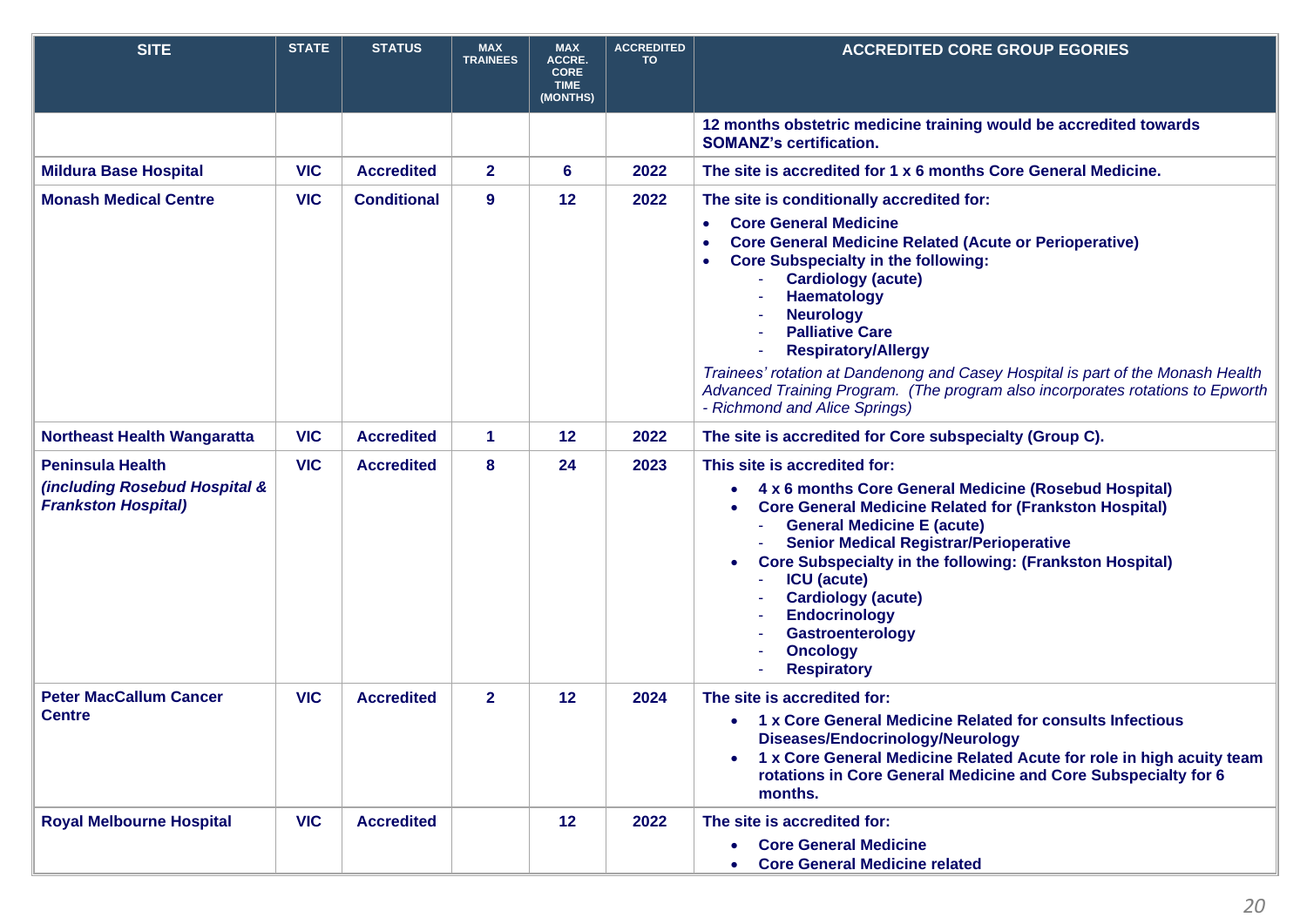| <b>SITE</b>                                                                                                     | <b>STATE</b> | <b>STATUS</b>      | <b>MAX</b><br><b>TRAINEES</b> | <b>MAX</b><br><b>ACCRE.</b><br><b>CORE</b><br><b>TIME</b><br>(MONTHS) | <b>ACCREDITED</b><br>TO | <b>ACCREDITED CORE GROUP EGORIES</b>                                                                                                                                                                                                                                                                                                                                                                                                                                                                            |
|-----------------------------------------------------------------------------------------------------------------|--------------|--------------------|-------------------------------|-----------------------------------------------------------------------|-------------------------|-----------------------------------------------------------------------------------------------------------------------------------------------------------------------------------------------------------------------------------------------------------------------------------------------------------------------------------------------------------------------------------------------------------------------------------------------------------------------------------------------------------------|
|                                                                                                                 |              |                    |                               |                                                                       |                         | Core subspecialty in the following:<br><b>ICU</b> (acute)<br>ä,<br><b>Cardiology/CCU (acute)</b><br><b>Endocrinology</b><br><b>Infectious Diseases</b><br><b>Palliative Care</b><br><b>Nephrology</b><br>Rheumatology<br>$\blacksquare$                                                                                                                                                                                                                                                                         |
| St John of God Hospital,<br><b>Ballarat</b>                                                                     | <b>VIC</b>   | <b>Accredited</b>  | $\blacktriangleleft$          | 6                                                                     | 2022                    | This site is accredited for 6 months Core General Medicine (not acute).                                                                                                                                                                                                                                                                                                                                                                                                                                         |
| St John of God Hospital,<br><b>Geelong</b>                                                                      | <b>VIC</b>   | <b>Accredited</b>  | $\blacktriangleleft$          | 6                                                                     | 2022                    | This site is accredited for 6 months Core General Medicine Related (Group<br>B)                                                                                                                                                                                                                                                                                                                                                                                                                                 |
| St John of God Hospital,<br><b>Warrnambool</b>                                                                  | <b>VIC</b>   | <b>Accredited</b>  | $\blacktriangleleft$          | 6                                                                     | 2026                    | This site is accredited for 6 months Core General Medicine.                                                                                                                                                                                                                                                                                                                                                                                                                                                     |
| <b>St Vincents Private Hospital,</b><br><b>Melbourne</b><br>(Formerly St Vincent's & Mercy<br><b>Hospital</b> ) | <b>VIC</b>   | <b>Accredited</b>  | $\blacktriangleleft$          | 6                                                                     | 2024                    | The site is accredited for 6 months Core General Medicine Related for<br><b>Perioperative Medicine.</b>                                                                                                                                                                                                                                                                                                                                                                                                         |
| <b>St Vincent's Hospital,</b><br><b>Melbourne</b>                                                               | <b>VIC</b>   | <b>Accredited</b>  | $\mathbf{9}$                  | 24                                                                    | 2026                    | This site is accredited for:<br><b>Core General Medicine (not high acuity)</b><br><b>Core General Medicine Related for:</b><br>2 x Peri-operative Medicine<br><b>Senior Medical Registrar</b><br><b>6 months Core Subspecialty (5 positions)</b><br>$\bullet$<br><b>ICU</b> (high acuity, Group A)<br><b>Cardiology (high acuity Group A)</b><br><b>Stroke (high acuity Group A)</b><br><b>Palliative Care (Group C)</b><br><b>Nephrology (Group B)</b><br>Rheumatology<br><b>Infectious Diseases (Group B)</b> |
| <b>Sunshine Hospital, Western</b><br><b>Health</b>                                                              | <b>VIC</b>   | <b>Conditional</b> | 12                            | 18                                                                    | 2022                    | This site is accredited for:<br><b>Core General Medicine (high acuity)</b><br><b>Core General Medicine Related for roles in:</b><br><b>Chronic Complex Care (cat C)</b><br>HITH (cat C)<br><b>Obstetric Medicine* (cat B)</b><br><b>Senior Medical Registrar (cat C)</b>                                                                                                                                                                                                                                        |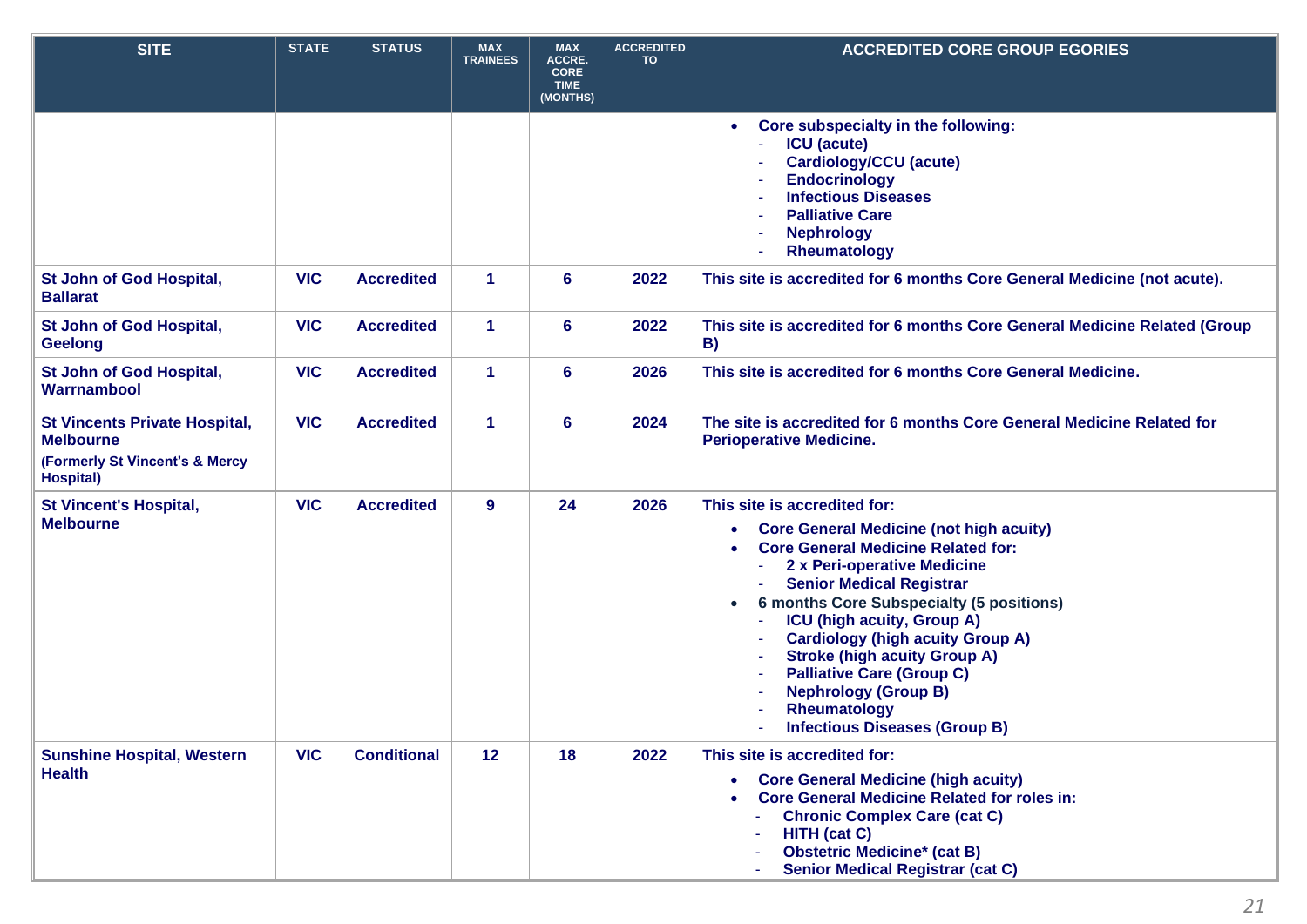| <b>SITE</b>                                       | <b>STATE</b> | <b>STATUS</b>      | <b>MAX</b><br><b>TRAINEES</b> | <b>MAX</b><br><b>ACCRE.</b><br><b>CORE</b><br><b>TIME</b><br>(MONTHS) | <b>ACCREDITED</b><br><b>TO</b> | <b>ACCREDITED CORE GROUP EGORIES</b>                                                                                                                                                                                                                                                                                                                                                                                                                                                                   |
|---------------------------------------------------|--------------|--------------------|-------------------------------|-----------------------------------------------------------------------|--------------------------------|--------------------------------------------------------------------------------------------------------------------------------------------------------------------------------------------------------------------------------------------------------------------------------------------------------------------------------------------------------------------------------------------------------------------------------------------------------------------------------------------------------|
|                                                   |              |                    |                               |                                                                       |                                | <b>Core Subspecialty in the following:</b><br>$\bullet$<br><b>Endocrinology (cat B)</b><br><b>GEM (2 positions) (cat C)</b><br><b>Infectious Diseases (cat B)</b><br><b>Nephrology (cat B)</b><br>Neurology (not high acuity) (cat B)<br>*6 months Obstetric Medicine training would also be accredited towards<br><b>SOMANZ's certification.</b>                                                                                                                                                      |
| <b>The Northern Hospital</b><br>(Northern Health) | <b>VIC</b>   | <b>Accredited</b>  | 12                            | 24                                                                    | 2024                           | This site is accredited for:<br><b>Core General Medicine (not high acuity)</b><br>$\bullet$<br><b>Core General Medicine-Related for roles in:</b><br><b>Senior Medical Registrar</b><br><b>Obstetric Medicine</b><br><b>Residential in-reach/HARP</b><br><b>Core Subspecialty in the following:</b><br>$\bullet$<br><b>Cardiology (acute)</b><br><b>Endocrinology</b><br><b>Infectious Disease</b><br><b>Nephrology</b><br><b>Oncology</b><br><b>Stroke (not acute)</b><br><b>Respiratory Medicine</b> |
| <b>Warringal Private Hospital</b>                 | <b>VIC</b>   | <b>Accredited</b>  | $\mathbf{1}$                  | 6                                                                     | 2026                           | The site is accredited for 6 months Core General Medicine (not high acuity).                                                                                                                                                                                                                                                                                                                                                                                                                           |
| South West Healthcare,<br><b>Warrnambool</b>      | <b>VIC</b>   | <b>Accredited</b>  | 3                             | 12                                                                    | 2024                           | The site is accredited for:<br><b>Core General Medicine</b><br><b>Core General Medicine-Related for roles in:</b><br><b>Critical Care Medicine (acute)</b><br><b>Consultation role</b><br>$\mathbf{r}$                                                                                                                                                                                                                                                                                                 |
| <b>Werribee Mercy Hospital</b>                    | <b>VIC</b>   | <b>Provisional</b> | $\overline{2}$                | 12                                                                    | 2022                           | The site is accredited for:<br><b>Core General Medicine (not acute)</b><br>$\bullet$<br><b>Core General Medicine-Related (not acute)</b><br>$\bullet$                                                                                                                                                                                                                                                                                                                                                  |
| <b>West Gippsland Healthcare</b><br><b>Group</b>  | <b>VIC</b>   | <b>Accredited</b>  | 1                             | 6                                                                     | 2022                           | This site is accredited for 6 months Core General Medicine training as part<br>of the Southern Health Advanced Training program which incorporates roles<br>at Monash Medical Centre.                                                                                                                                                                                                                                                                                                                  |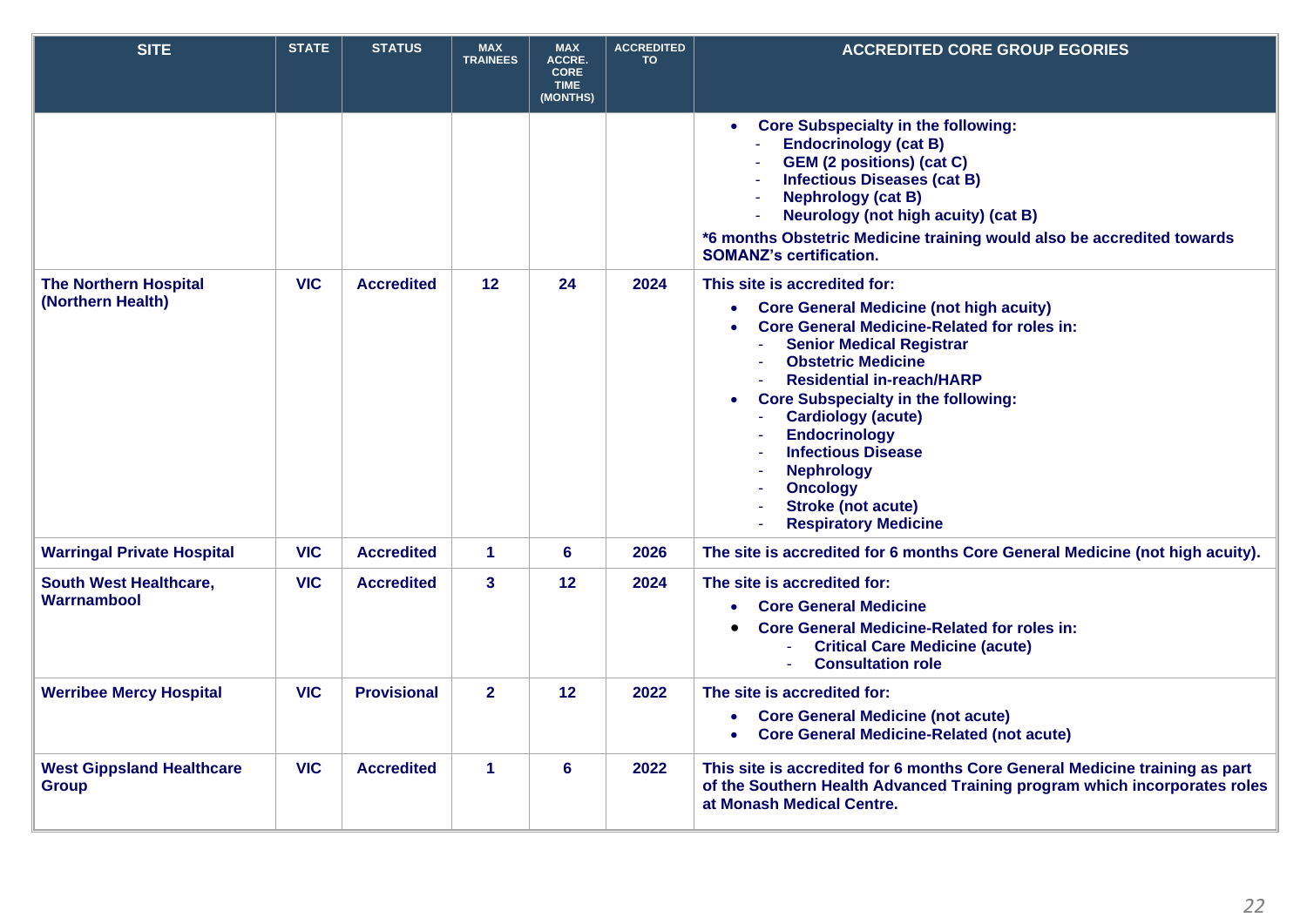| <b>SITE</b>                                                          | <b>STATE</b> | <b>STATUS</b>      | <b>MAX</b><br><b>TRAINEES</b> | <b>MAX</b><br><b>ACCRE.</b><br><b>CORE</b><br><b>TIME</b><br>(MONTHS) | <b>ACCREDITED</b><br><b>TO</b> | <b>ACCREDITED CORE GROUP EGORIES</b>                                                                                                                                                                                                                            |
|----------------------------------------------------------------------|--------------|--------------------|-------------------------------|-----------------------------------------------------------------------|--------------------------------|-----------------------------------------------------------------------------------------------------------------------------------------------------------------------------------------------------------------------------------------------------------------|
| <b>Western District Health</b><br><b>Services (Hamilton)</b>         | <b>VIC</b>   | <b>Provisional</b> | 1                             | 6                                                                     | 2022                           | This site is provisionally accredited for 6 months Core General Medicine.<br>Core General Medicine Related may be approved based on individual trainee<br>application.                                                                                          |
| <b>Western Private Hospital</b>                                      | <b>VIC</b>   | <b>Provisional</b> | 1                             | 6                                                                     | 2024                           | This site is provisionally accredited for 6 months Core General Medicine<br><b>Related (not acute).</b>                                                                                                                                                         |
| <b>Armadale Health Services</b>                                      | <b>WA</b>    | <b>Accredited</b>  | 3 <sup>1</sup>                | 12                                                                    | 2024                           | The site is accredited for:<br>• 2 x Core General Medicine (not acute)<br><b>Core General Medicine-Related for MAU (high acuity)</b>                                                                                                                            |
| <b>Albany Regional Hospital</b>                                      | <b>WA</b>    | <b>Accredited</b>  | 1                             | 12                                                                    | 2022                           | The site is accredited for:<br>1 x Core General Medicine (not acute)<br>1 x Core General Medicine Related for AMU/HiTH training (not acute)                                                                                                                     |
| <b>Fiona Stanley Hospital</b>                                        | <b>WA</b>    | <b>Accredited</b>  | 7                             | 18                                                                    | 2024                           | This site is accredited for:<br><b>Core General Medicine</b><br>3 x Core General Medicine-Related (acute)<br><b>Core Subspecialty in the following:</b><br><b>Endocrinology (Group C)</b><br><b>Infectious Diseases (Group B)</b><br><b>Neurology Group (B)</b> |
| <b>Fremantle Hospital</b>                                            | <b>WA</b>    | <b>Accredited</b>  | 1                             | 6                                                                     | 2024                           | The site is accredited for:<br><b>Core General Medicine (not acute)</b><br>$\bullet$                                                                                                                                                                            |
| <b>Geraldton Regional Hospital</b>                                   | <b>WA</b>    | <b>Accredited</b>  | 1                             | 6                                                                     | 2022                           | The site is accredited for 6 months Core General Medicine, not acute.                                                                                                                                                                                           |
| <b>Kalgoorlie Regional Hospital</b>                                  | <b>WA</b>    | <b>Provisional</b> | 1                             | 6                                                                     | 2022                           | This site is provisionally accredited for 6 months Core General Medicine<br>(not acute)                                                                                                                                                                         |
| <b>King Edward Memorial</b><br><b>Hospital for Women</b><br>(SOMANZ) | <b>WA</b>    | <b>Accredited</b>  | 1                             | 6                                                                     | 2022                           | This site is accredited for 6 months General Medicine Related (Obstetric<br>Medicine).                                                                                                                                                                          |
| <b>Rockingham General Hospital</b>                                   | <b>WA</b>    | <b>Conditional</b> | 3 <sup>1</sup>                | 12                                                                    | 2022                           | The site is conditionally accredited for:<br><b>Core General Medicine</b><br><b>Core Subspecialty in the following:</b><br><b>ICU</b> (acute)<br><b>Infectious Diseases</b>                                                                                     |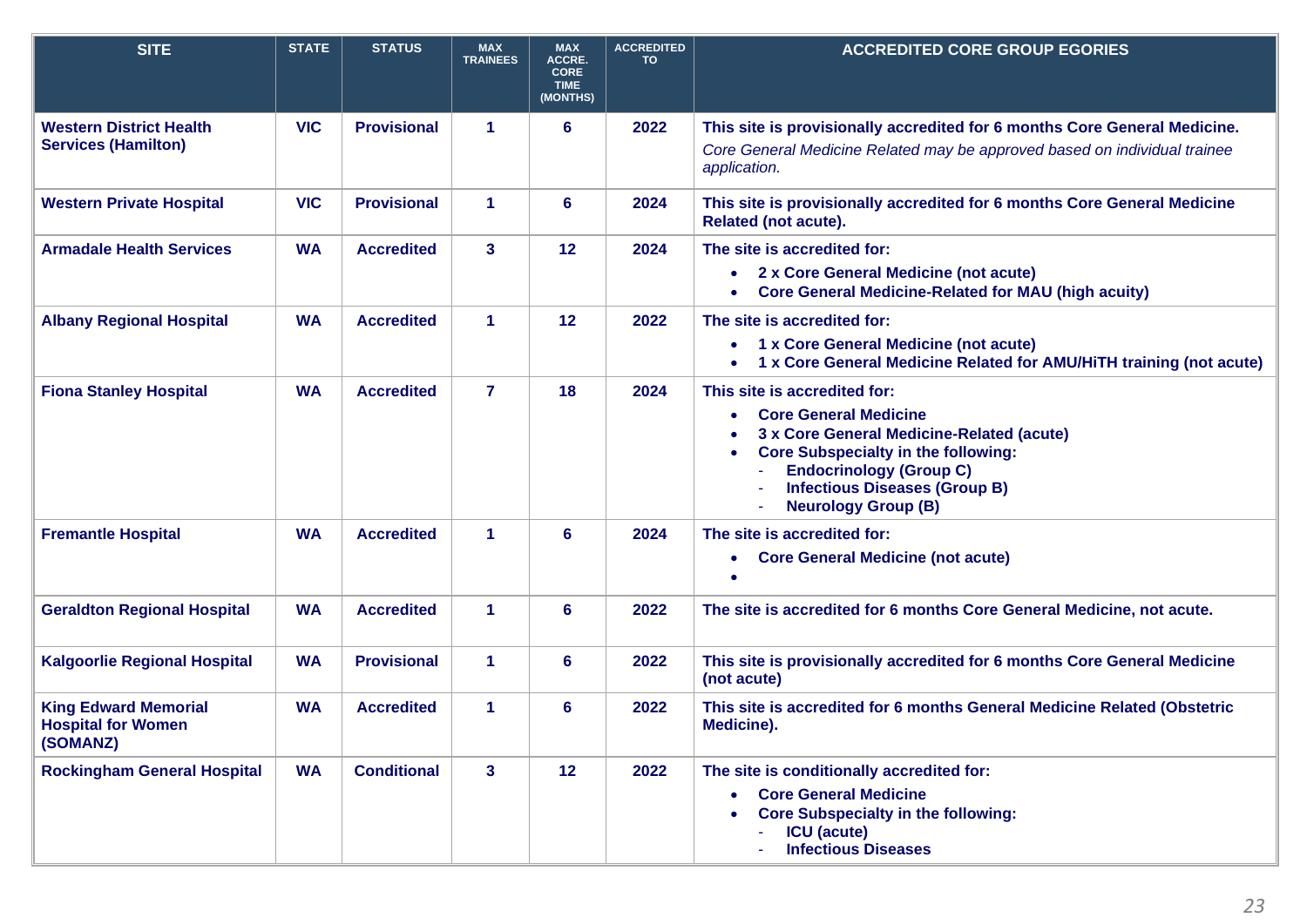| <b>SITE</b>                                                                                    | <b>STATE</b>              | <b>STATUS</b>     | <b>MAX</b><br><b>TRAINEES</b> | <b>MAX</b><br>ACCRE.<br><b>CORE</b><br><b>TIME</b><br>(MONTHS) | <b>ACCREDITED</b><br><b>TO</b> | <b>ACCREDITED CORE GROUP EGORIES</b>                                                                                                                                                                                                                                                           |
|------------------------------------------------------------------------------------------------|---------------------------|-------------------|-------------------------------|----------------------------------------------------------------|--------------------------------|------------------------------------------------------------------------------------------------------------------------------------------------------------------------------------------------------------------------------------------------------------------------------------------------|
| <b>Royal Perth Hospital</b>                                                                    | <b>WA</b>                 | <b>Accredited</b> | $\mathbf{2}$                  | 12                                                             | 2022                           | This site is accredited for:<br>6 months General Medicine Related, acute for MAU<br><b>Core Subspecialty in the following:</b><br><b>ICU</b> (acute)<br><b>Cardiology (Group B)</b><br><b>Endocrinology (Group B)</b><br><b>Infectious Diseases (Group B)</b>                                  |
| <b>Silver Chain Hospice Care</b><br><b>Service, Maddington (East)</b><br><b>Service Centre</b> | <b>WA</b>                 | <b>Accredited</b> | 1                             | 6                                                              | 2024                           | This site is accredited for Core Subspecialty in Palliative Care.                                                                                                                                                                                                                              |
| <b>Sir Charles Gairdner Hospital</b>                                                           | <b>WA</b>                 | <b>Accredited</b> | 5                             | 18                                                             | 2024                           | The site is accredited for:<br><b>Core General Medicine</b><br>2 x Core General Medicine Related in MAU (acute)<br><b>Core Subspecialty in the following:</b><br><b>HDU</b> (acute)<br><b>Respiratory Medicine</b>                                                                             |
| St John of God Hospital,<br><b>Midland Public and Private</b><br><b>Hospital</b>               | <b>WA</b>                 | <b>Accredited</b> | 4                             | 12 <sup>°</sup>                                                | 2025                           | The site is accredited for:<br><b>Core General Medicine</b><br><b>Core General Medicine Related for Chief Medical Registrar</b><br><b>Core Subspecialty in</b><br><b>ICU</b> (acute)<br><b>Geriatrics</b><br><b>Stroke (non-acute)</b>                                                         |
| St John of God Hospital,<br><b>Subiaco</b>                                                     | <b>WA</b>                 | <b>Accredited</b> | $\mathbf 1$                   | 6                                                              | 2025                           | This site is accredited for 6 months Core General Medicine.                                                                                                                                                                                                                                    |
| <b>WA Country Health Services -</b><br><b>Broome Hospital</b>                                  | <b>WA</b>                 | <b>Accredited</b> | $\mathbf{2}$                  | $12 \overline{ }$                                              | 2025                           | The site is accredited for:<br><b>6 months Core General Medicine</b><br>6 months Core General Medicine-related (Cat C)<br>$\bullet$                                                                                                                                                            |
| <b>National Women's Health,</b><br><b>Auckland City Hospital</b><br>(SOMANZ)                   | <b>New</b><br>Zealan<br>d | <b>Accredited</b> | $\mathbf{1}$                  | 6                                                              | 2022                           | The site is accredited for 6 months Core General Medicine Related training<br>for Obstetric Medicine. Any training time spend over six months will be<br>approved for non-core training.<br>6 months obstetric medicine training would be accredited towards<br><b>SOMANZ's certification.</b> |

## **Overseas Training Setting**

Trainees applying for overseas training must submit evidence related to supervision and training to ensure the placement is relevant to gain competencies required by the curriculum. Core training will only be certified in places where the training experience is similar to that of Australia or New Zealand.